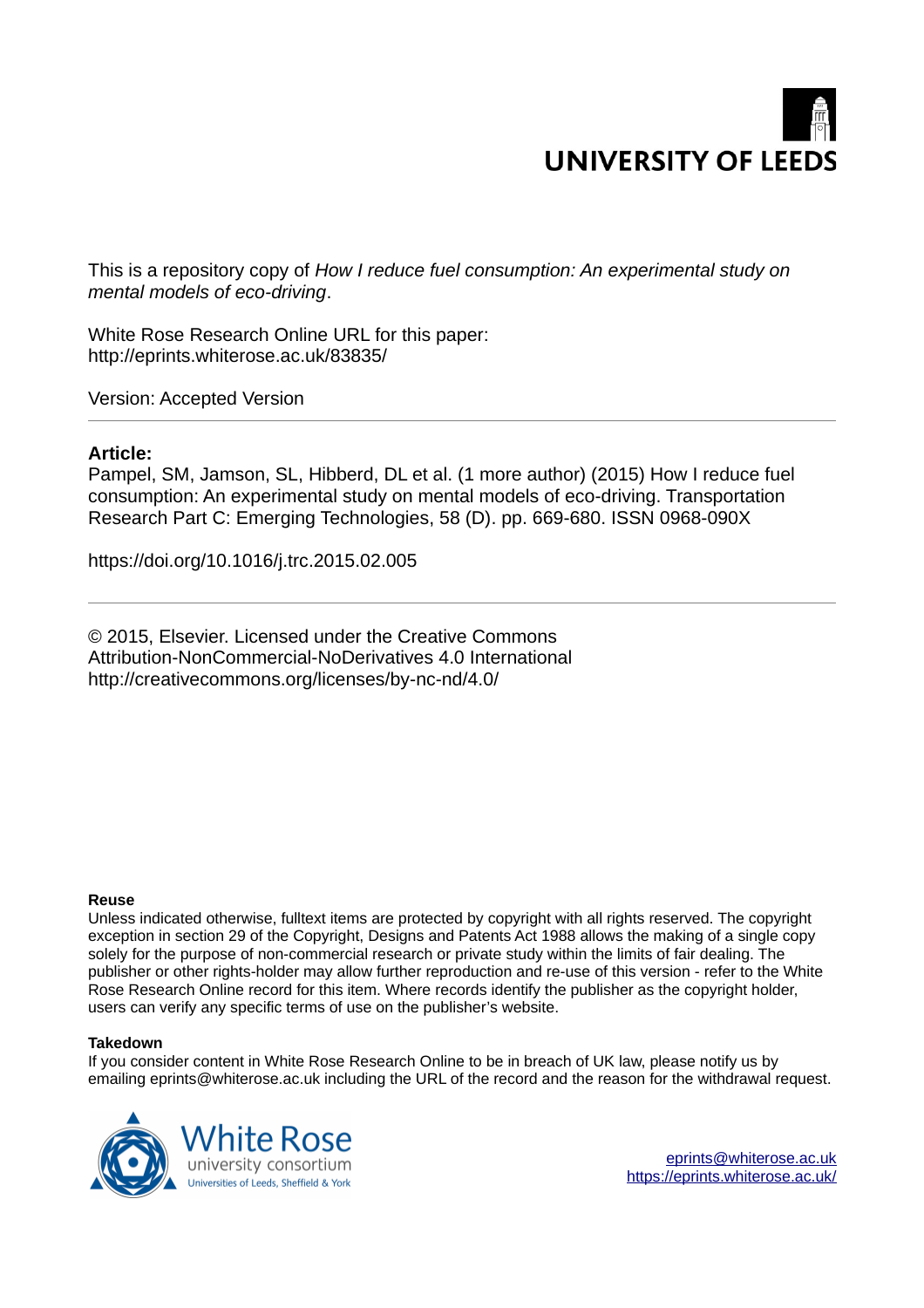**• Title.** How I reduce fuel consumption: An experimental study on mental models of eco-driving.

Article Type: Research Paper Transportation Research Part C Special Issue "Technologies to support green driving"

• Author names and affiliations. Sanna M. Pampel<sup>a</sup> (+447500868089, tssmp@leeds.ac.uk), Samantha L. Jamson<sup>a</sup> (S.L.Jamson@its.leeds.ac.uk), Daryl Hibberd<sup>a</sup> (D.L.hibberd@leeds.ac.uk), Yvonne Barnard<sup>a</sup> (Y.Barnard@leeds.ac.uk)

<sup>a</sup> Institute for Transport Studies, University of Leeds, University Road 34-40, LS2 9JT Leeds, UK

**• Corresponding author.** Sanna M. Pampel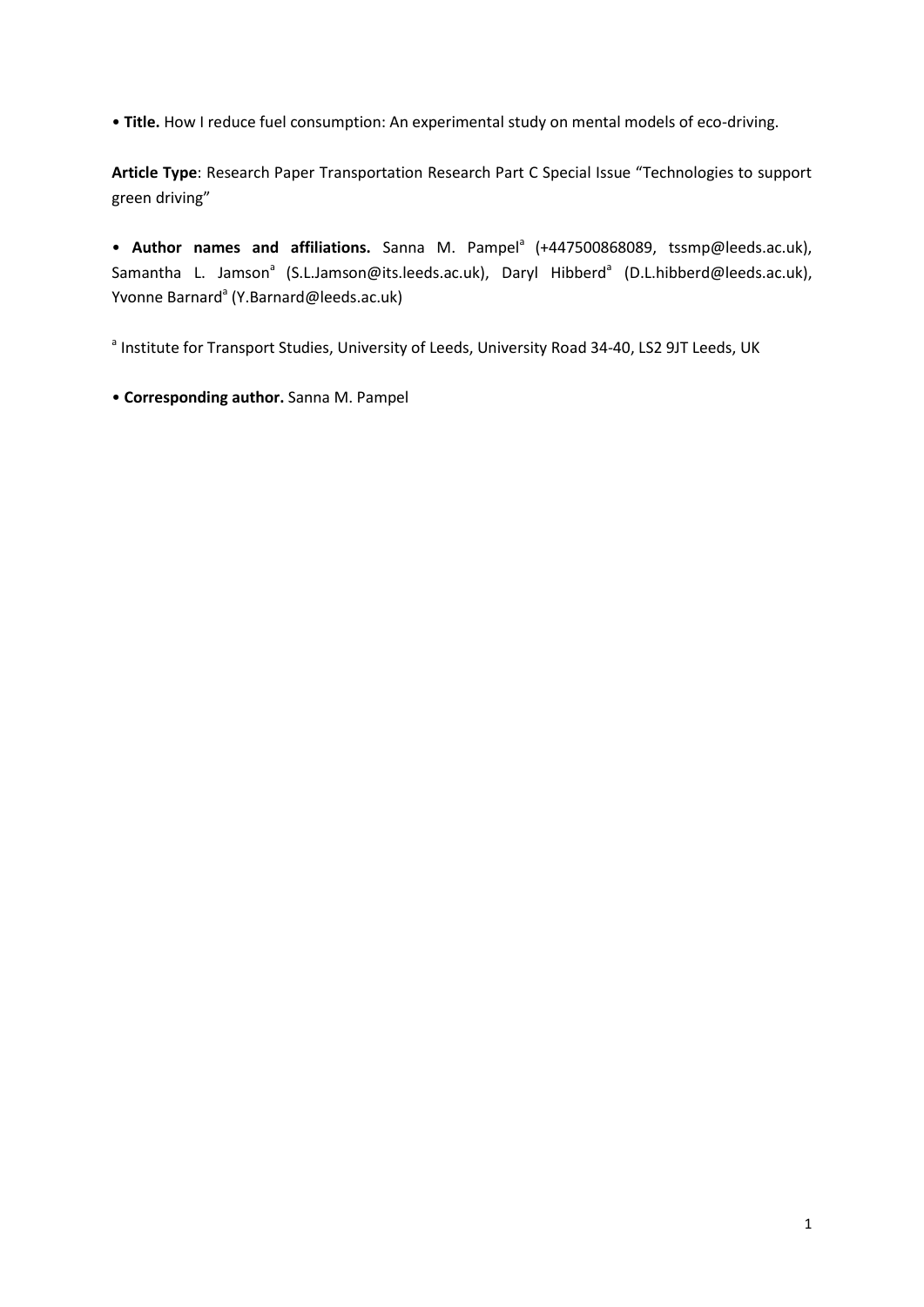#### **Abstract**

Eco-driving has the potential to reduce fuel consumption and therefore emissions considerably. Previous research suggests that drivers have a certain level of eco-driving knowledge and skills, which they refrain from practising in their everyday lives. At the same time misconceptions and ambiguous messages from eco-driving support systems can confuse and demotivate. This research aimed to identify the mental models of eco-driving that regular drivers have. A driving simulator experiment with a varied road layout comprising urban and motorway sections was designed. The study used simple driving task instructions to investigate changes in the participants' behaviour and thoughts in three conditions. Sixteen drivers were asked to 'Drive normally', 'Drive safely' or 'Drive fuel-efficiently'. Behavioural measures, think aloud protocols and interviews were compared and analysed. The emphasis of this study was on eco-driving relevant indicators such as accelerating, braking, coasting and car-following. The results show that the participants do have mental models of eco-driving, which they did not use in the Baseline drive, when they were instructed to 'Drive normally'. Misconceptions about speed and travel time provide the potential for more effective communication with the driver about the momentary efficient speed as well as resulting time losses and fuel savings. In addition, in-vehicle guidance can increase driving safety compared to practicing eco-driving without them.

**Keywords**: Mental models, Driving simulator, Eco driving, Fuel economy; Driver behaviour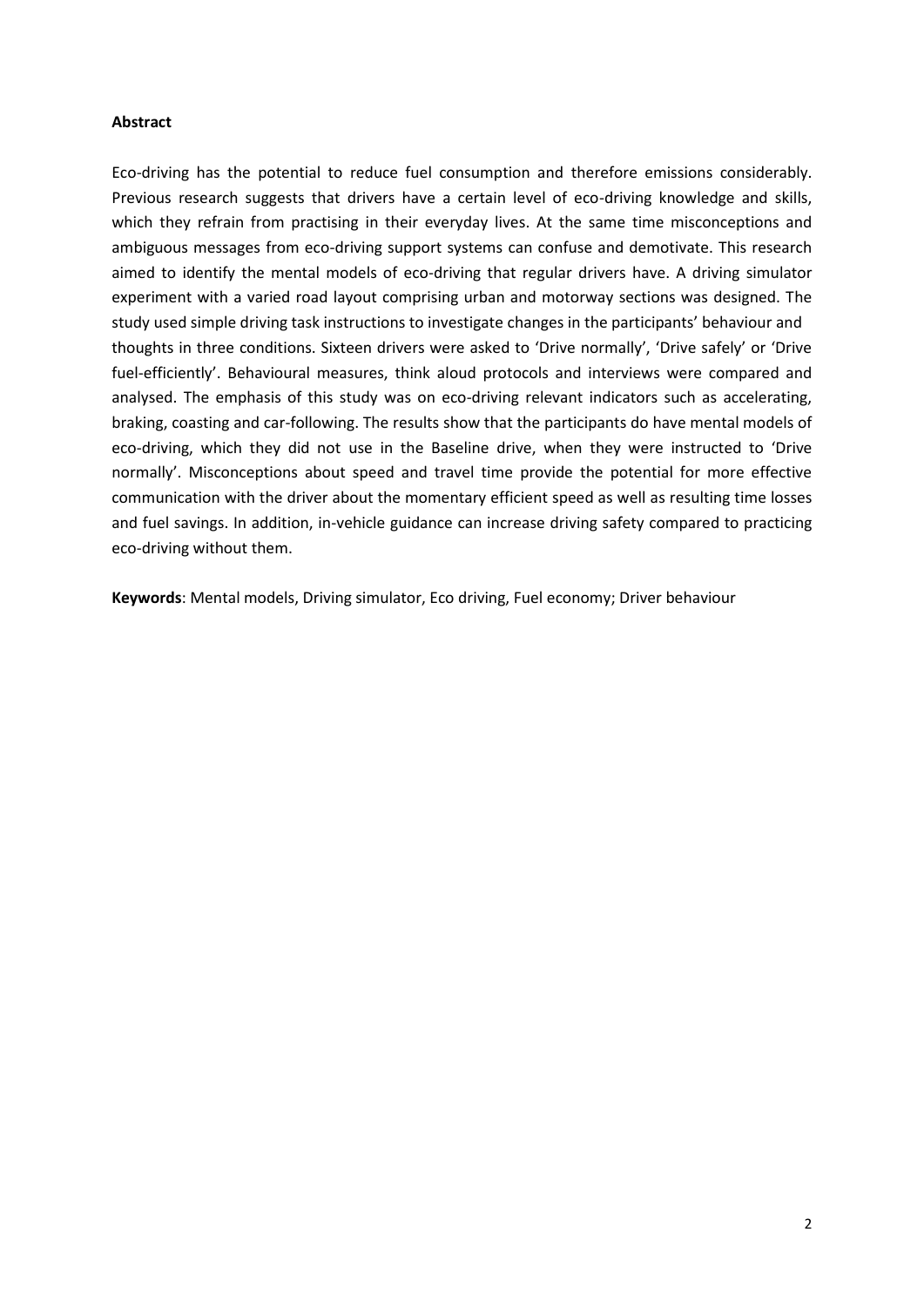### **Highlights**

- Mental models of eco-driving were investigated in a driving simulator experiment
- The approach combined behavioural data, think aloud protocols and interviews
- Behaviour and focus changed when participants were asked to drive fuel-efficiently
- Support systems need to communicate efficient behaviours and maintain safety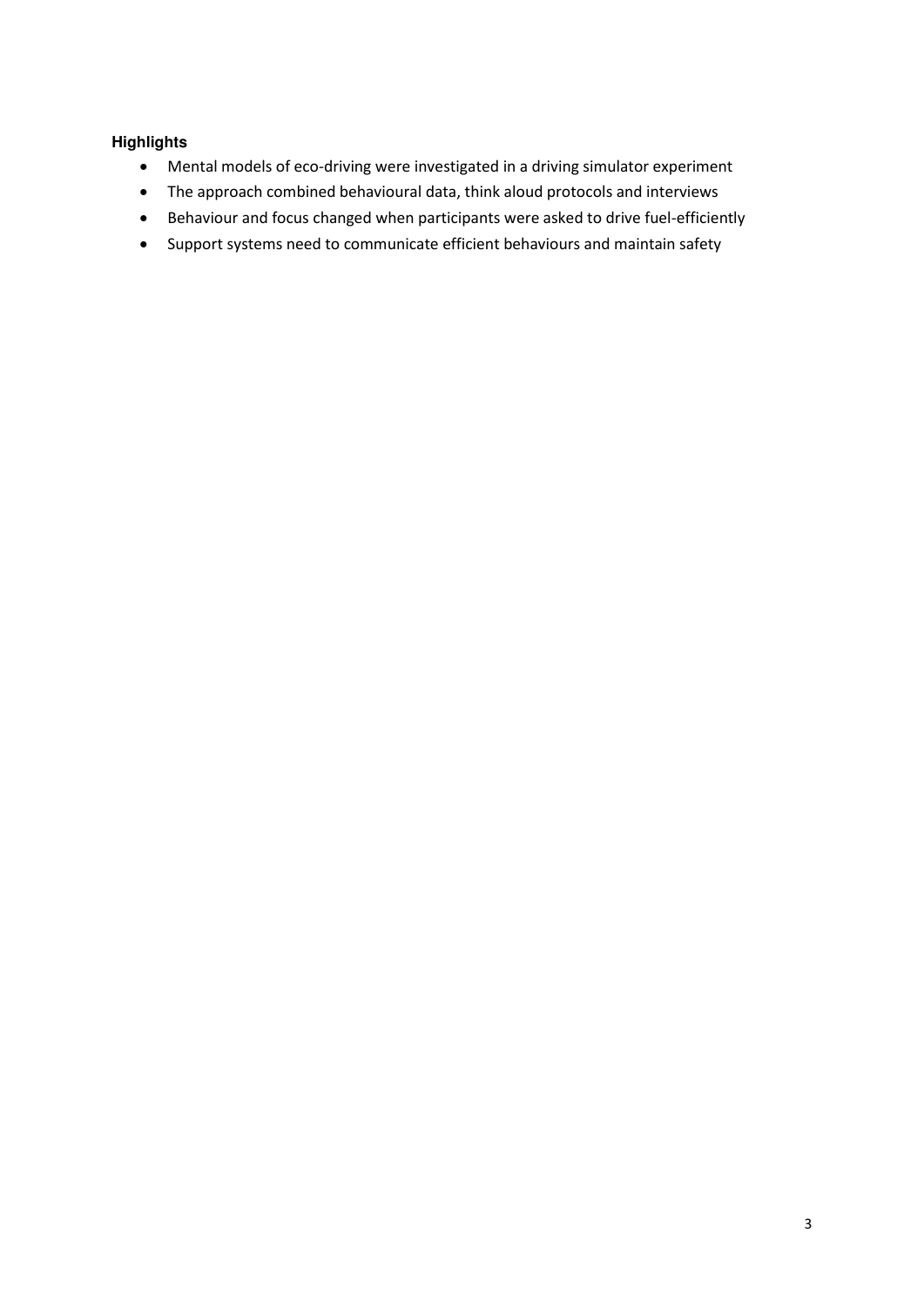## **List of figures**

Figure 1: Fuel consumption and total time for the urban section of the experimental drives

Figure 2: Speed profile in the acceleration scenario

Figure 3: Speed profile of the long-range braking scenario

Figure 4: Distribution of the mean time headway for the car-following scenario in the Baseline and Eco drives

Figure 5: Percentages of coded categories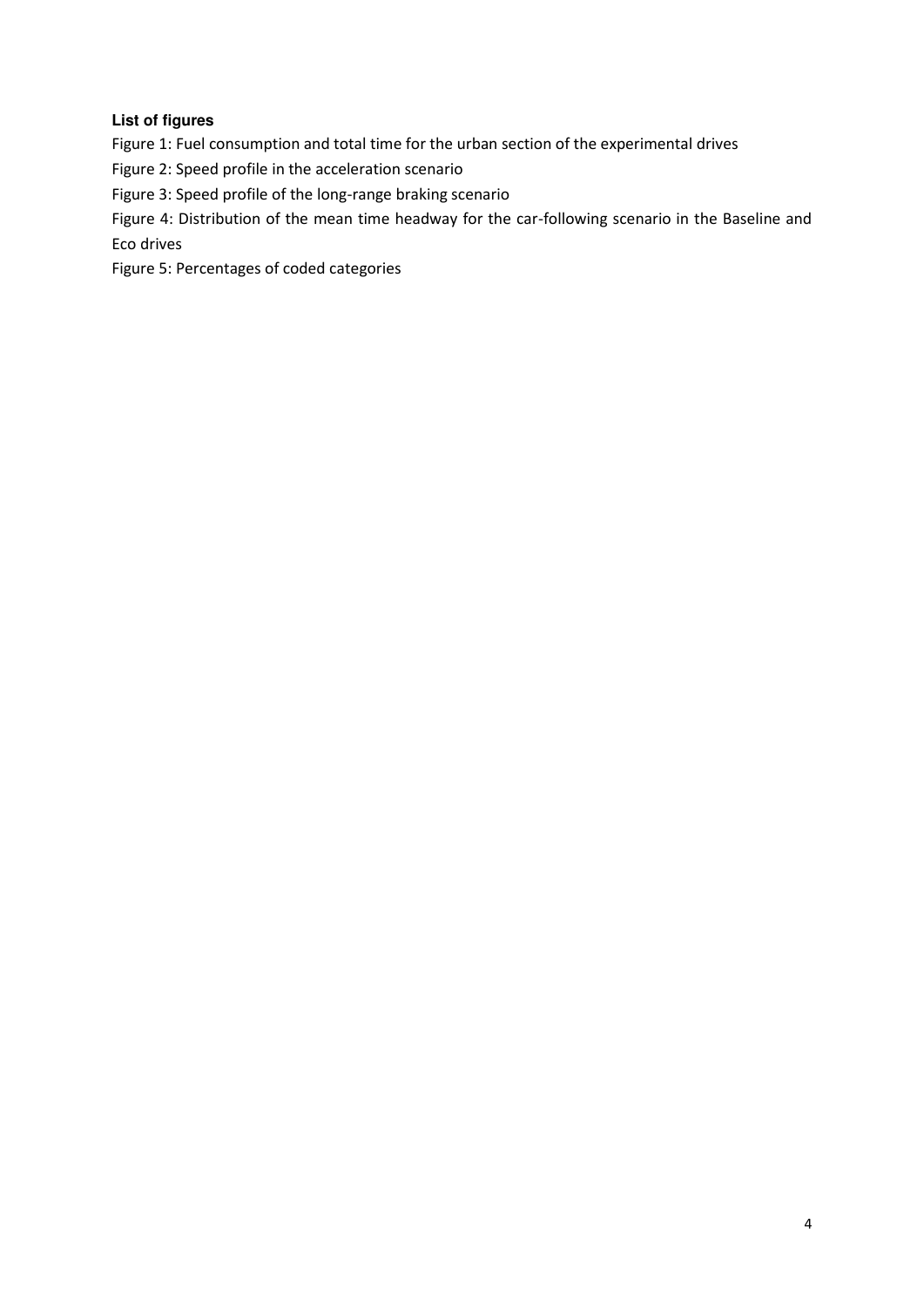### **List of tables**

Table 1 Experimental design Table 2 Driving scenarios Table 3: Overall results for the urban, motorway and cruising sections Table 4: Results for the acceleration scenario Table 5: Results for the long-range braking scenario Table 6: Results for the short-notice braking scenario Table 7: Results for the cruising scenario Table 8: Results for the car-following scenario Table 9: Results for the cut-in scenario Table 10: Results for the verbal categories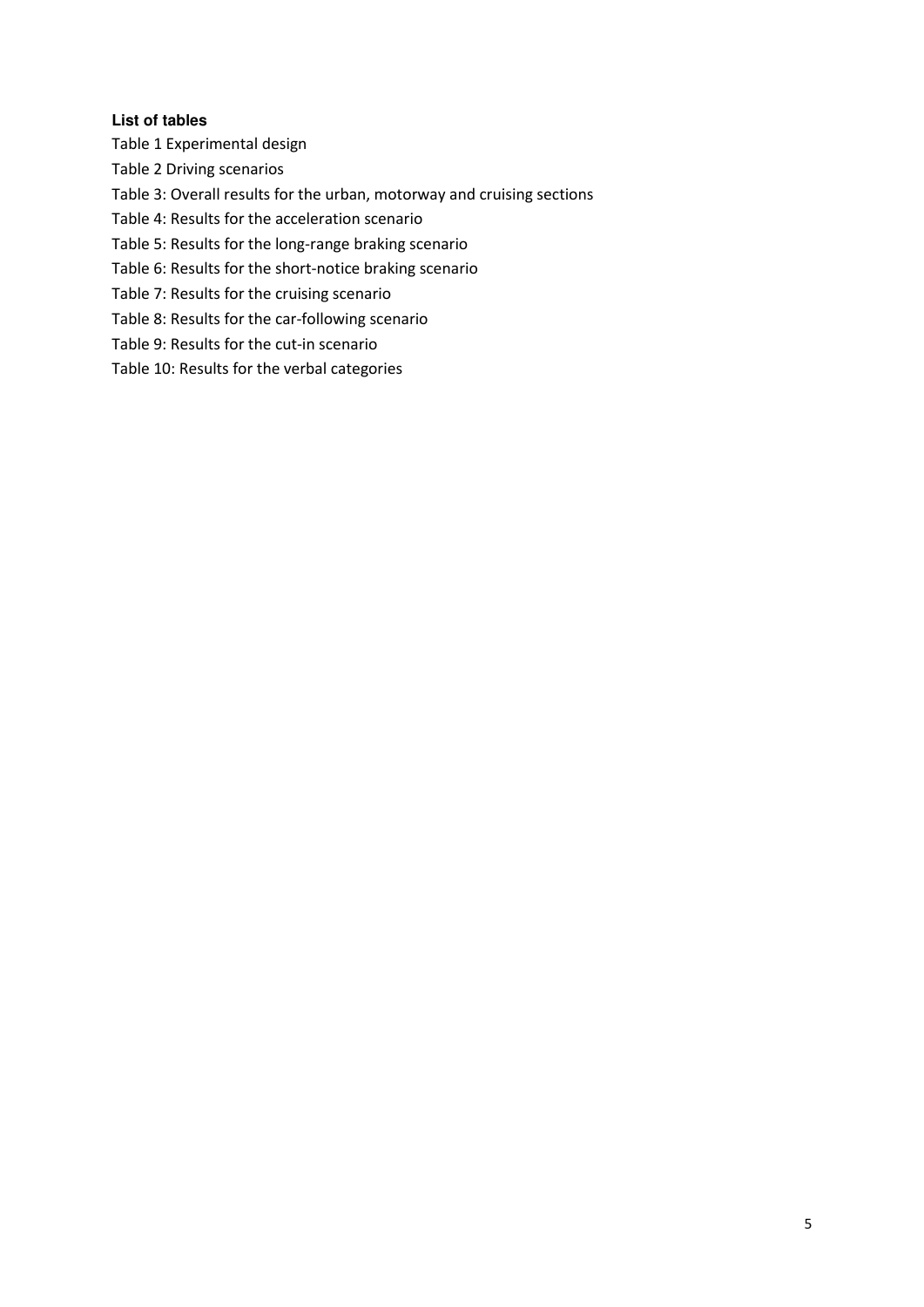## **1. Introduction**

## **1.1 Background**

In 2012 road transport accounted for 19% of the total carbon dioxide emissions in the EU [\(European](#page-21-0)  [Environment Agency, 2014\)](#page-21-0). Eco-driving can facilitate a decrease in fuel consumption and therefore carbon dioxide emissions of conventional internal combustion engines by 5 - 10% [\(Barkenbus, 2010\)](#page-20-0). Eco-driving is a set of behaviours that drivers can practise to save fuel and reduce emissions [\(Mensing et al., 2014\)](#page-21-1). Hof et al. [\(2012\)](#page-21-2) summarised a number of effective practises. In their wider scope, they include regular vehicle maintenance, tyre pressure checks and an optimal route choice. When the vehicle and route are given, eco-driving is about maintaining a constant speed, avoiding unnecessary braking and accelerating where possible by anticipating traffic situations, using higher gears and optimal acceleration.

In order to achieve a considerable reduction in emissions, the behaviour of a large proportion of drivers needs to be changed. These large-scale behavioural changes cannot be achieved by educational material alone [\(Delicado, 2012,](#page-20-1) [Martin et al., 2012\)](#page-21-3). In addition, recent research suggests that monetary savings may not be a sufficient motivator for people to take on the effort of practising a new driving style [\(Stillwater and Kurani, 2013,](#page-22-0) [Tulusan et al., 2012\)](#page-22-1). A study by Harvey et al. [\(2013\)](#page-21-4) conducted with focus groups and questionnaires, revealed that the perceived costs of ecodriving can outweigh the comparably small monetary benefits. One of these perceived costs is the potential for increased travel time.

Despite these educational and motivational hindrances, behavioural change can be attained by invehicle technology providing continuous real-time feedback on parameters such as pedal pressure, gear or miles per gallon (e.g. [Kim and Kim, 2012,](#page-21-5) Nouvelière et al., 2012, [van der Voort et al., 2001\)](#page-22-3). A growing body of research focusses on the psychological processes behind eco-driving to further improve the human-machine interaction [\(Stillwater and Kurani, 2013\)](#page-22-0). Because there is a need to shed light on drivers' understanding of eco-driving and to identify their information requirements, mental model research is the chosen approach in this study.

# **1.2 Mental models**

Mental models are defined as representations of reality stored in people's minds (Johnson-Laird, [1988\)](#page-21-6). As they are retrieved and brought into use, these schemas or scripts guide perceptions and actions [\(Schank and Abelson, 1977\)](#page-22-4). Mental models are organised on different levels of cognitive control and therefore include strategic and easily accessible knowledge, goal-oriented subroutines (rules) and highly automated action sequences referred to as skills [\(Anderson, 1982,](#page-20-2) [Rasmussen,](#page-22-5)  [1983\)](#page-22-5). Researchers (e.g.[\(Morgan et al., 2002,](#page-21-7) [Vogt and Schaefer, 2012\)](#page-22-6) have explored and measured mental models in order to assess people's knowledge about risks. Moreover, studying mental models is useful for exploring cognitive processes that people are unable to access with introspection [\(Rasmussen, 1983\)](#page-22-5).

Mental models have been researched using questioning techniques and interviews (e.g. [Bellet et al.,](#page-20-3)  [2007,](#page-20-3) [Morgan et al., 2002\)](#page-21-7), but also by observing behaviour in experiments (e.g. [Goodrich and Boer,](#page-21-8)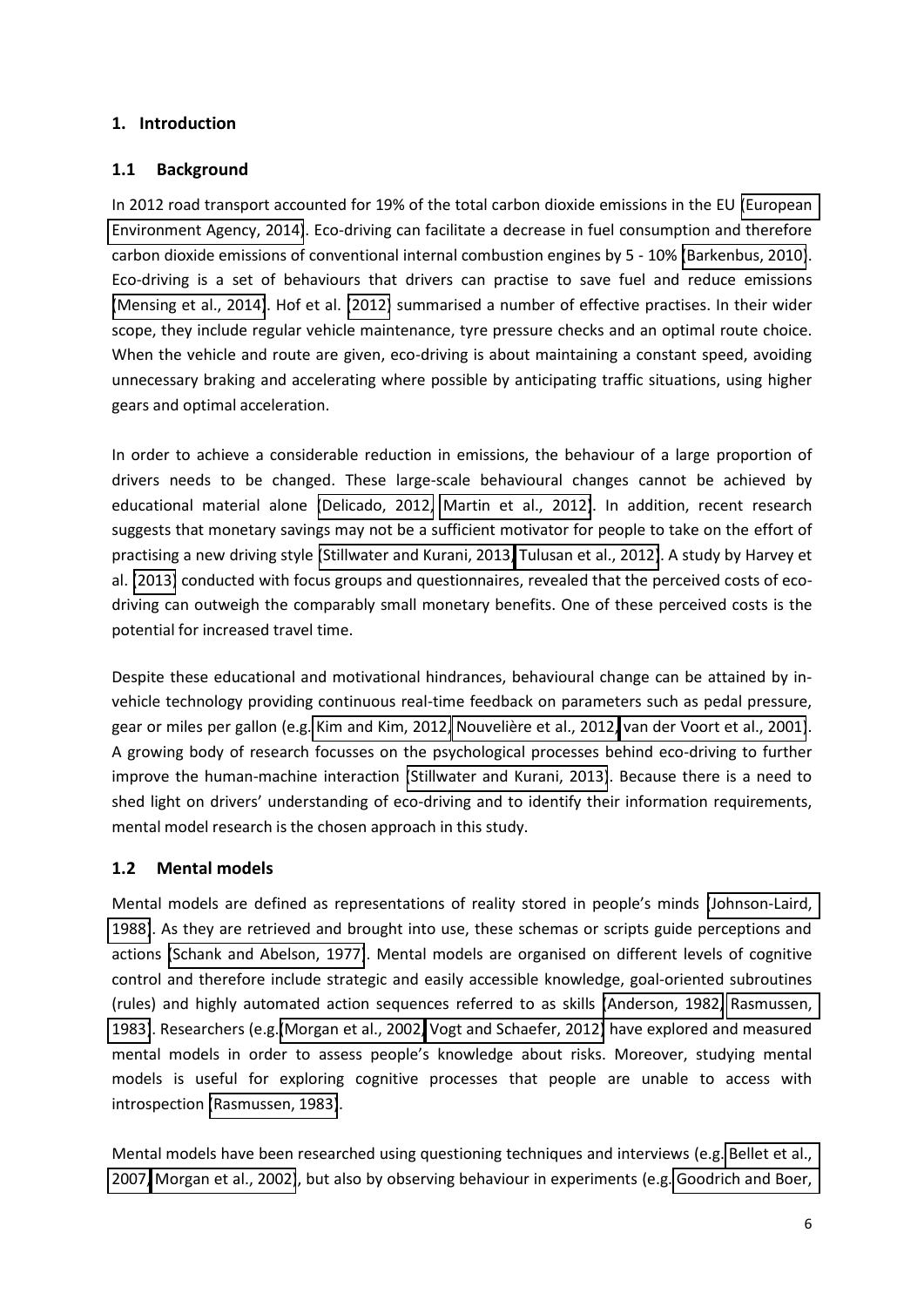[2003,](#page-21-8) [Henning et al., 2008\)](#page-21-9). Adding think aloud protocols to an experiment allows the capture of momentary thoughts while actions are carried out. For these protocols the participants are instructed to speak out loud whatever is going through their minds. They are neither asked to explain nor focus on anything [\(Ericsson and Simon, 1980,](#page-20-4) [van Someren et al., 1994\)](#page-22-7).

## **1.3 Eco-driving support systems**

<span id="page-7-0"></span>Numerous studies have evidenced that in-vehicle eco-driving support systems (EDSS) can be effective in reducing fuel consumption. A proven strategy is the correction and maturation of the drivers' mental models. For example, Nozaki et al. [\(2012\)](#page-22-8) found that EDSS that communicate with the driver instead of manipulating the vehicle encourage the driver to participate, expend more effort and ultimately improve their skills. Adapting to the driver's eco-driving proficiency (Wada et [al., 2011\)](#page-22-9) or making it obvious where the driver is standing in relation to their goal [\(Stillwater and](#page-22-0)  [Kurani, 2013\)](#page-22-0) can further improve fuel savings, acceptance of the technology and interest in ecodriving.

Still, EDSS have their limitations. In most studies considerable fuel savings are achieved, while it remains unclear which behavioural changes are due to the system's communication and which are due to the driver's eco-driving proficiency triggered by the system or experimental situation (Birrell [et al., 2014,](#page-20-5) [Tarkiainen et al., 2014\)](#page-22-10). A control condition in which participants are asked to eco-drive without any feedback has been effective in accounting for these unwanted effects [\(van der Voort et](#page-22-3)  [al., 2001\)](#page-22-3). Furthermore, it is not always clear to drivers which actions are most effective in improving their eco-driving scores [\(Man et al., 2010\)](#page-21-10). For example, a miles per gallon measure alone can be misleading, because it does not take kinetic energy into account and therefore encourages suboptimal acceleration and deceleration [\(Stillwater, 2011\)](#page-22-11).

# **1.4 The current study**

<span id="page-7-1"></span>In this research eco-driving mental models were investigated in a driving simulator experiment supplemented with think-aloud protocols and open interviews. This research aimed to identify the mental models regular drivers have of eco-driving by measuring changes in their behaviour and thoughts after being asked to drive in an eco-friendly manner. The measures were contrasted to their usual (Baseline) driving, but also safe driving behaviour. The Safe condition was added to enable distinguishing eco-driving mental models from driving with special instructions and therefore possibly increased attentional resources. Specifically, longitudinal driving behaviour was examined. It includes accelerating, car-following, cruising (free flow driving) as well as decelerating using braking and coasting. Coasting was described by Beusen et al. [\(2009\)](#page-20-6) as smooth deceleration by releasing the accelerator pedal while not pressing the brake pedal.

# **2. Methodology**

# **2.1 Design**

A two-way (4x2) mixed design was employed, with Instruction as a within-subjects factor with 4 levels. Each level corresponded to an experimental drive with different instructions ('Baseline 1',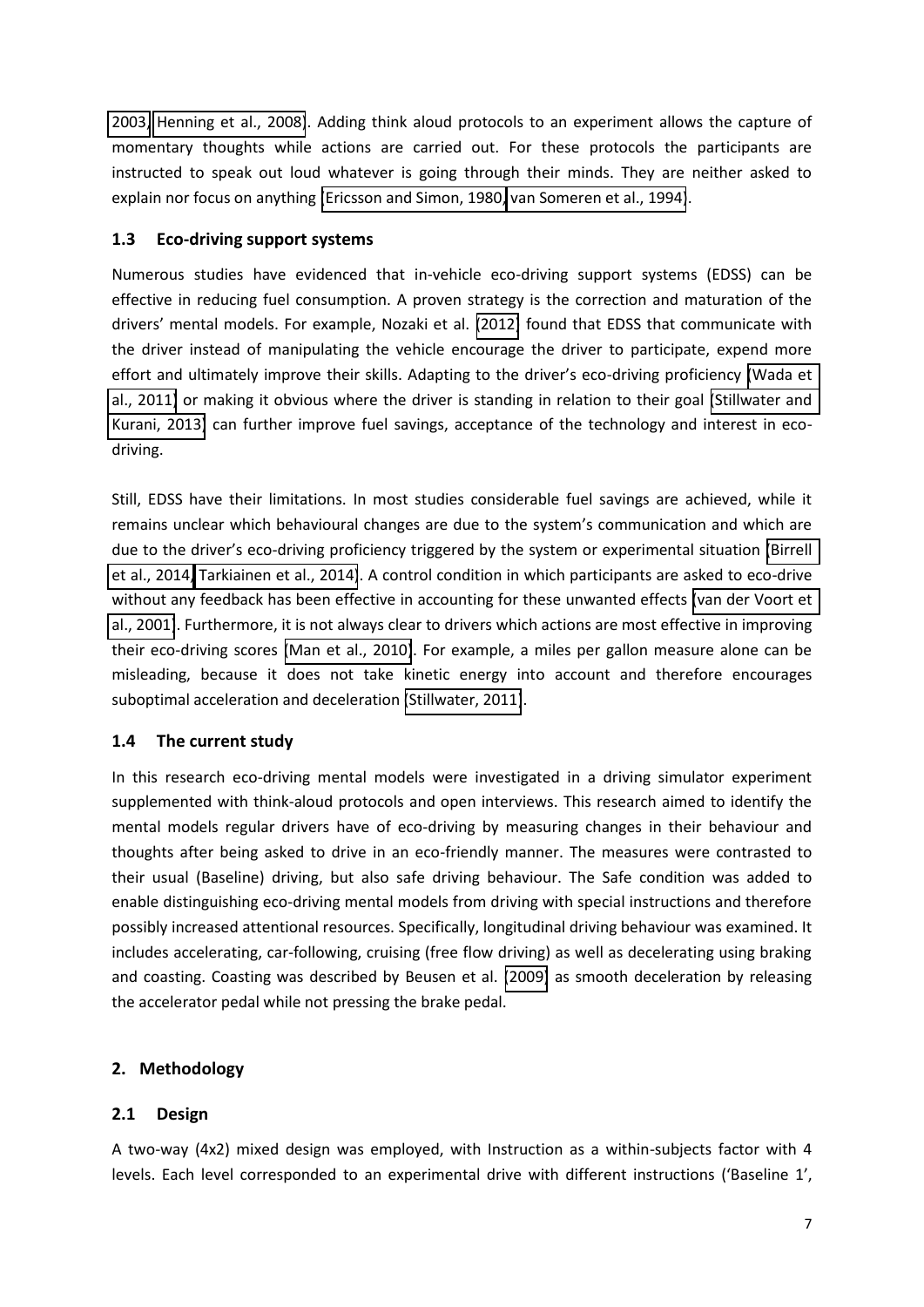Safe', 'Eco', and 'Baseline 2'), [Table 1.](#page-7-0) The Baseline conditions were always conducted as the first and the last drive of the experiment. For these drives the participants were asked to drive 'normally', as they would every day, so these drives could provide data to measure people's usual driving behaviour as well as to evaluate practice or boredom effects by comparing Baseline 1 with Baseline 2. For the 'Safe' and 'Eco' drives the participants were asked to drive safely or fuel-efficiently, respectively. No further explanations, for example what 'fuel-efficient' means, were provided with the instructions. The between factor Group (2 levels) refers to the sequence in which the second and third drives were completed. These were counterbalanced to account for order effects and the participants were randomly assigned to a Group.

| <b>Simulator</b><br><b>Drive</b> | Group 1                         | Group 2                         |
|----------------------------------|---------------------------------|---------------------------------|
|                                  | "Drive normally." (Baseline 1)  | "Drive normally." (Baseline1)   |
| 2                                | "Drive safely." (Safe)          | "Drive fuel efficiently." (Eco) |
| 3                                | "Drive fuel efficiently." (Eco) | "Drive safely." (Safe)          |
| 4                                | "Drive normally." (Baseline 2)  | "Drive normally." (Baseline2)   |

Table 1 Experimental design

#### **2.2 Driving scenarios**

A varied test layout was created with an urban and a busy motorway section. The urban section consisted of a road with one lane in each direction, no traffic in the participant's lane and several junctions. The posted speed limit was 40 mph (64 km/h). The motorway section comprised three lanes in each direction and busy traffic driving slightly slower than the posted speed limit of 70 mph (113 km/h). Four scenarios were developed, [Table 2.](#page-7-1)

Table 2 Driving scenarios

| <b>Road layout</b>  | <b>Scenario description</b>                                                                                                                                                          |  |  |  |  |  |
|---------------------|--------------------------------------------------------------------------------------------------------------------------------------------------------------------------------------|--|--|--|--|--|
| <b>Acceleration</b> | The Acceleration scenario necessitated that the<br>participant was stationary at a red traffic light<br>that then switched to green. They<br>then<br>accelerated to the speed limit. |  |  |  |  |  |
| <b>IES</b>          | Data capture commenced when the traffic light<br>turned green and ended approximately 350m<br>later.                                                                                 |  |  |  |  |  |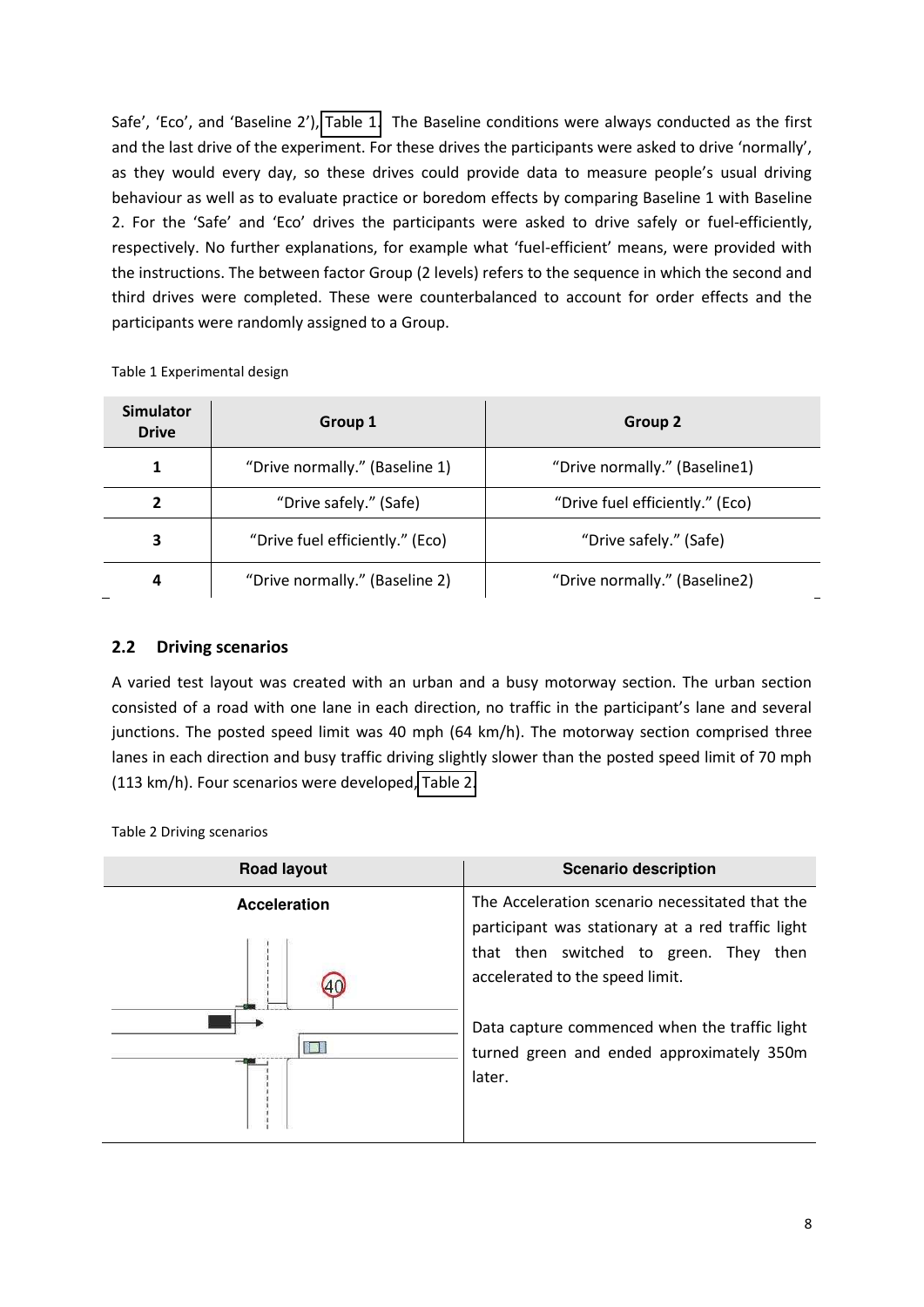| <b>Road layout</b>                                                                                                                   | <b>Scenario description</b>                                                                                                                                                                                                                                                                                                                                                                                                                                                                      |
|--------------------------------------------------------------------------------------------------------------------------------------|--------------------------------------------------------------------------------------------------------------------------------------------------------------------------------------------------------------------------------------------------------------------------------------------------------------------------------------------------------------------------------------------------------------------------------------------------------------------------------------------------|
| <b>Braking</b><br><b>UGIT</b>                                                                                                        | The Braking scenario required drivers to bring<br>the vehicle to a stop at a red traffic light. The<br>traffic lights were timed in two different ways.<br>In the long-range braking scenario, the traffic<br>lights were red from the point where the<br>participant was 350m before them, whilst in the<br>short-notice braking scenario turned red when<br>the driver's the time to collision (TTC) with<br>them was 3.5 seconds. The scenario ended<br>when the traffic lights turned green. |
| <b>Cruising</b><br>40<br>脚<br>ie i                                                                                                   | The cruising scenario consisted of road sections<br>with slight curves, 250m long. This scenario<br>occurred several times in each urban section<br>and had the secondary purpose to create space<br>between the scenarios involving junctions.<br>Cruising involved free flow driving with no<br>traffic lights present.                                                                                                                                                                        |
| <b>Motorway</b><br>(70)<br>T<br>$\Box$<br>$\boxed{\Box}$<br>i i<br>O<br>$\Box$<br>IOI<br>IO<br><u>ا د ا</u><br>١w<br>$\Box$<br>i E i | motorway the participants<br>the<br>On.<br>were<br>required to drive into the middle lane and<br>follow a lead vehicle. This motorway section<br>included<br>ten scenarios whereby<br>adjacent<br>vehicles cut into the participants' lane ahead of<br>them.                                                                                                                                                                                                                                     |

# **2.3 Dependent variables**

The data recorded in this study included objective, behavioural measures as well as subjective, recorded verbalisations. Speed and x- and y-position of the vehicle on the roadway were used to model the fuel consumption. Objective measures were recorded for entire road layouts, except for the start and end sections, as well as for the distinct scenarios taking place within each drive, which are relevant for each of the longitudinal measures of interest. Mean and standard deviation values for speed, acceleration, deceleration and headway data were extracted. For the accelerator pedal angle and brake pedal pressure, maximum values were also identified.

All verbalisations needed to be brought into a form that enables quantitative analysis. Therefore the recordings were transcribed and then assigned to suitable categories (nodes), which were defined during the process. This way the whole of the transcriptions were cut into small chunks and then coded into nodes, which were summarised via a bottom-up approach into higher-level categories. One purpose was the analysis of the percentage of each category within the total number of words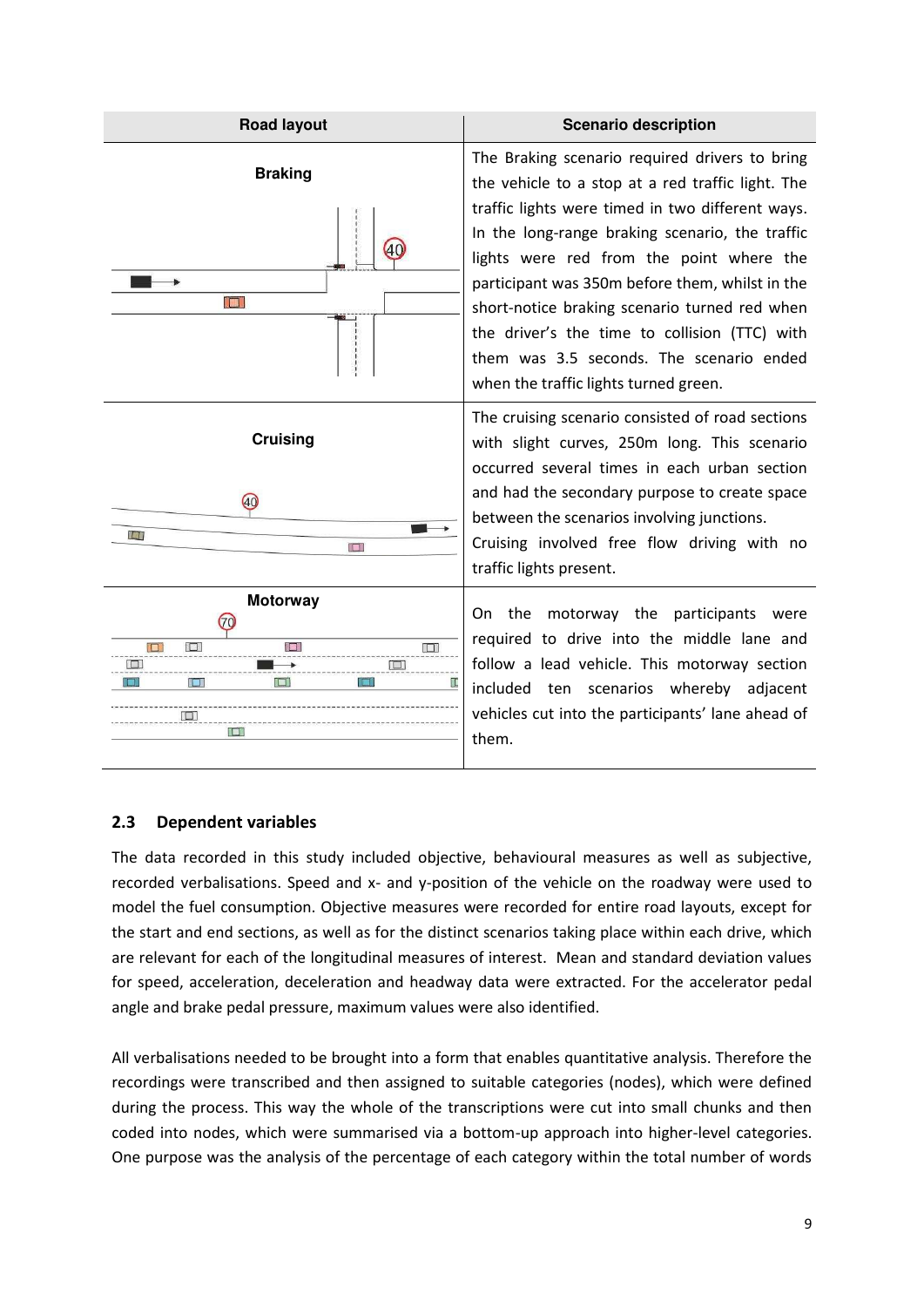uttered during driving, thus in the think-aloud protocols, in each experimental condition. In addition, regularly mentioned eco-driving strategies were counted.

# **2.4 Apparatus**

The experiment was conducted with a desktop version ('Baby Sim') of the University of Leeds Driving Simulator (UoLDS). According to the AIDE project (Rimini-Döring et al., 2005) the simulator can be classified as a type A, or low-level, system, which was equipped with a plasma screen, a game-like steering wheel and pedals. A sound system with a speaker mimicked the sound of the vehicle's engine and other road noise. The simulator collected data at 60 Hz, which included data inferred from the driver's inputs, such as steering wheel angle, brake pedal pressure and accelerator pedal angle, data describing the movement and position of the vehicle in the form of speed, acceleration and deceleration. Data related to other vehicles on the simulated roads included time to collision and time headway to preceding vehicles. A Sony voice recorder was placed next to the simulator to record all verbalisations. A picture puzzle forming the words 'Institute for Transport Studies' was arranged on a separate table.

# **2.5 Participants**

Participants were recruited utilising the simulator database, printed adverts placed in different locations in the University of Leeds as well as snowball sampling. The group consisted of 16 drivers, between 26 and 43 years old (mean age 33.8 years, SD 5.7 years), 8 of them male (mean age 37.0 years) and 8 of them female (mean age 30.6 years). Every participant drove at least 5000 miles per year (mean annual mileage was 8750 miles), and held a full EU license for at least two years (mean driving experience was 13.3 years). Eight of the 16 drivers had previous experience with a driving simulator, but none of them had driven the desktop simulator used in this study before. As a gesture of appreciation all participants were entered into a prize draw.

# **2.6 Procedure**

During recruitment the participants were told that the study was about 'driving styles', without mentioning the eco-driving focus, to prevent the participants preparing for the study. At the beginning of a session the participants were briefed and asked to sign a consent form. They were then given a puzzle with pictures representing letters. To practise the think aloud protocol, the participants were instructed as described by Ericsson and Simon [\(1980\)](#page-20-4) and van Someren et al. [\(1994\)](#page-22-7). Accordingly, they were asked to speak their thoughts out loud, while performing the simple, logical task of combining the letters to the words 'Institute for Transport Studies'. Subsequently, the participants performed a test drive to become familiar with the desktop driving simulator and with speaking during driving. For the experimental drives, each participant was asked to drive through an urban and a motorway section four times, according to the assigned Group. Each drive lasted around 20 minutes. After each drive open interviews were conducted with questions such as "What did you do?" and "What did you think?" After all drives were completed, a debriefing took place, where the purpose of the study was explained and the participants had the opportunity to ask questions.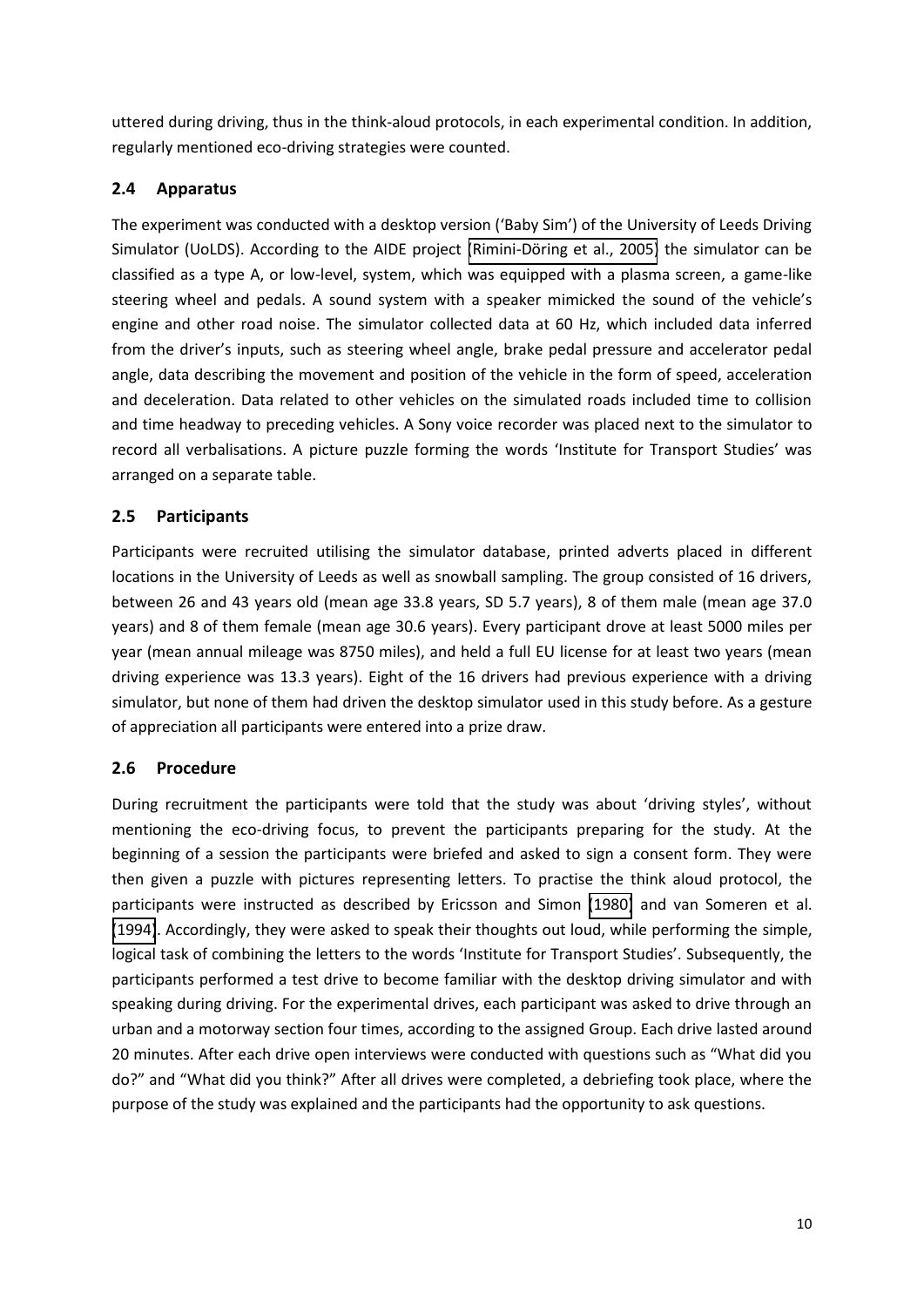# **2.7 Data analysis**

The raw data collected by the driving simulator was processed in Matlab to extract the dependent variables, for the whole drives and separately for each scenario. Because the start and end sections had been implemented on roads where drivers would usually not stop, they were excluded from the analysis. Fuel consumption was approximated with the microscopic Passenger car and Heavy-duty Emission Model PHEM [\(Rexeis et al., 2005\)](#page-22-13), assuming a Ford Mondeo Ghia with a 16V, Euro 5 petrol engine.

For the analysis of the verbal recordings the think aloud protocols and interviews were transcribed. The transcriptions were then further processed in NVivo. A bottom-up approach with Initial Coding [\(Charmaz, 2006\)](#page-20-7) and Subcoding [\(Miles and Huberman, 1994\)](#page-21-11) was performed to organise the nodes into trees. Simultaneous Coding [\(Miles and Huberman, 1994\)](#page-21-11) needed to be applied, because several statements were relevant for different categories. The percentage of words coded in a category within the total verbalisations during driving in a condition was extracted. The number of participants who mentioned a particular technique to eco-drive was subjected to a simple nonstatistical comparison and discussion.

In order to account for fatigue and boredom effects, the Baseline 1 and the Baseline 2 drives were compared across all objective performance measures with paired-samples, two-tailed t-tests. Subsequently, a mixed methods ANOVA with Bonferroni corrected post hoc pairwise comparisons was performed, with within-subjects factor Instruction and between-subjects factor Group. For violations of the sphericity assumption, the Greenhouse-Geisser correction was applied, because it is the most conservative method [\(Greenhouse and Geisser, 1959\)](#page-21-12). When assumptions of parametric testing were violated, non-parametric methods were used with Wilcoxon on within-subjects factors, and the Mann-Whitney U-test on between-subjects factors. Statistical significance was accepted at p  $< 0.05$ .

# <span id="page-11-0"></span>**3. Results**

There were sporadic significant differences in 4 comparisons, none of which suggested a consistent change in behaviour between Baseline 1 and Baseline 2. Therefore the Baseline 1 drive was excluded from further analysis. One participant remained silent during the Baseline 2 drive and was therefore excluded from the analysis of the verbal protocols. 'Baseline 2' is referred to as 'Baseline' from now on.

### **3.1 Fuel consumption and travel time effects**

The total driving time and fuel consumption were calculated separately for the urban and motorway sections. A main effect [F(2,28) = 12.36, p < .001,  $\eta^2$  = .469] of Instruction was found for fuel consumption in the urban areas; with eco-driving instructions fuel consumption improved on average by 7.7% compared to the Baseline drive and by 6.3% compared to the Safe condition. Posthoc pairwise comparisons prove these differences to be significant. For the motorway driving less fuel was consumed during the Eco condition compared to the Baseline condition [F(2,28) = 8.96, p = .001,  $\eta^2$  = .390]. However the reduction in fuel consumption was less (2.8%). During the cruising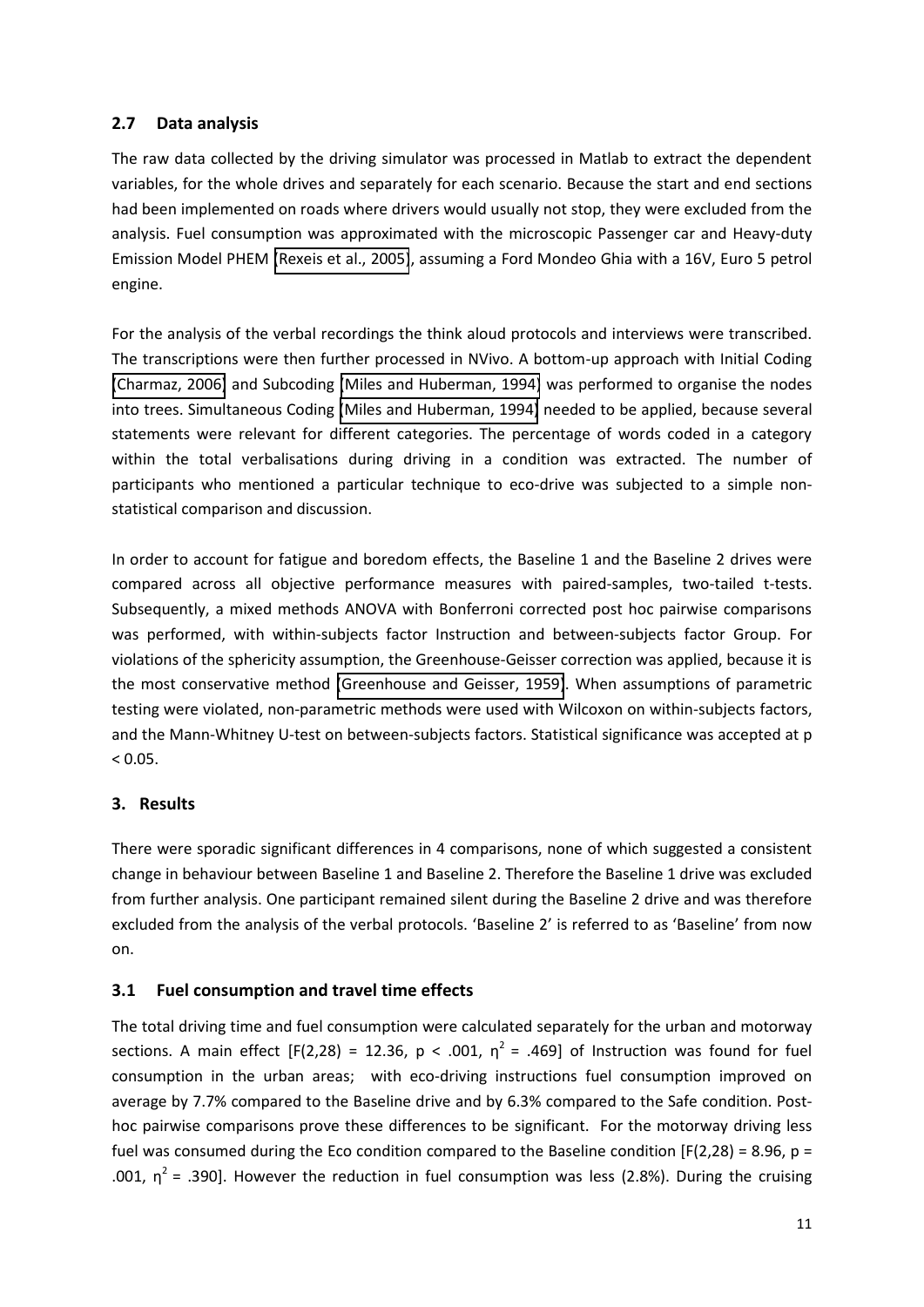scenario the reduction for the Eco drive was relatively high with 12.6%. The main effect was significant [F(2,28) = 4.05, p = .029,  $\eta^2$  = .224], although post-hoc comparisons did not reveal a significant difference. There was a main effect of Group, with the Group having the Safe before the Eco drive consuming less fuel in every drive than the Group doing the Eco drive first  $[F(1,14) = 5.98]$ ,  $p = .028$ ].

With regards to travel times in the urban areas, when instructed to eco-drive, longer times were recorded [F(1.4,19.6) = 9.06, p = .004,  $\eta^2$  = .393] compared to the Baseline drive. In the motorway section the Eco drive took longer than the Safe drive [Z = -2.482, p = .039], but because the length of the motorway section depended on the completion of the cut-in events, this result should be regarded with caution. The Eco drive resulted in a longer time compared to Baseline and Safe drives in the cruising scenario [F(2,28) = 10.12,  $p < .001$ ,  $n^2 = .419$ ], se[e Figure 1](#page-11-0) and Table 3.



Figure 1: Fuel consumption and total time for the urban section of the experimental drives

|  |  |  |  | Table 3: Overall results for the urban, motorway and cruising sections |
|--|--|--|--|------------------------------------------------------------------------|
|--|--|--|--|------------------------------------------------------------------------|

| Variable                           | <b>Safe</b> | <b>Eco</b> | <b>Baseline</b> | <b>Post-hoc tests</b> | p             | $\eta_p^2/r$   |
|------------------------------------|-------------|------------|-----------------|-----------------------|---------------|----------------|
| Fuel cons. urban $(g/s)$           | 0.59        | 0.56       | 0.60            | $E$ co < all other    | < 0.01        | .469           |
| Fuel cons. motorway (g/s)          | 0.67        | 0.66       | 0.68            | Eco < Baseline        | .001          | .390           |
| Fuel cons. cruising scenario (g/s) | 0.70        | 0.64       | 0.73            | none                  | .029          | .224           |
| Time urban (min:sec)               | 8:00        | 8:30       | 7:48            | Eco >Baseline         | .004          | .393           |
| Time motorway (min:sec)            | 6:14        | 7:04       | 6:31            | $ECO >$ Safe          | .039,<br>.765 | $-1.43$<br>n/a |
| Time cruising scenario (min:sec)   | 3:05        | 3:16       | 3:01            | ECO > all other       | < 0.01        | .419           |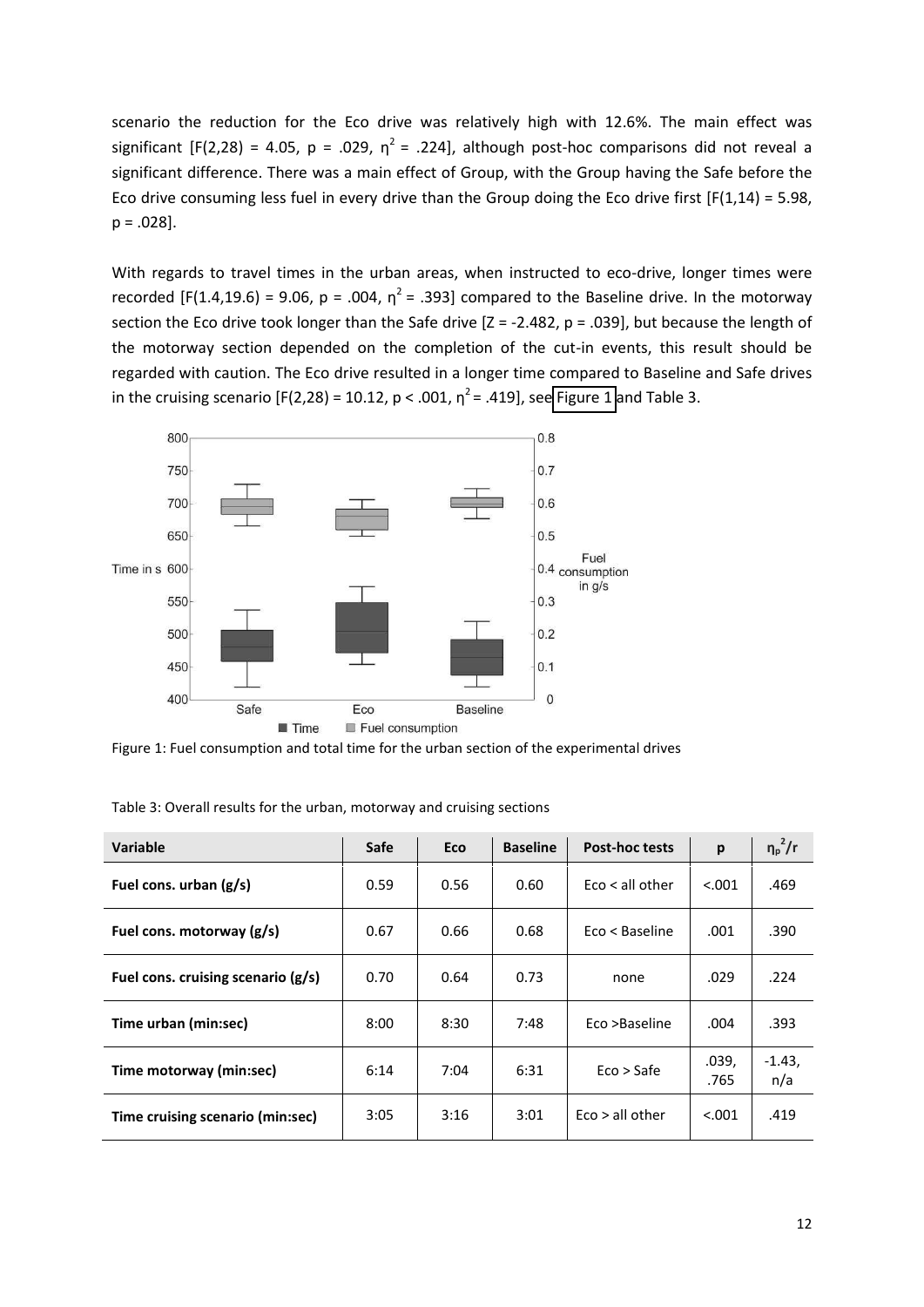#### **3.2 Acceleration scenario**

Main effects were found for all three measures of accelerator pedal angle, with drivers in the Eco condition accelerating with a lower standard deviation (sd.) [F(2,28) = 10.81, p = <.001,  $\eta^2$  = .436], less harshly on average [F(2,28) = 12.92, p = <.001,  $\eta^2$  = .480] and, according to the maximum accelerator pedal angle, with less tendency to "put their foot down" [F(2,28) = 8.05, p = .002,  $\eta^2$  = .365], compared to the other drives. The speed profiles for the acceleration scenario are shown in Figure 2.



Figure 2: Speed profile in the acceleration scenario

| Table 4: Results for the acceleration scenario |  |  |  |
|------------------------------------------------|--|--|--|
|------------------------------------------------|--|--|--|

| Variable                         | <b>Safe</b> | <b>Eco</b> | <b>Baseline</b> | <b>Post-hoc tests</b> | p      | $\eta_p^2/r$ |
|----------------------------------|-------------|------------|-----------------|-----------------------|--------|--------------|
| Mean acceleration $(m/s^2)$      | 1.03        | 0.73       | 1.07            | $Eco$ < all other     | < .001 | .480         |
| Max. accelerator pedal angle (°) | 44          | 27         | 47              | $Eco$ < all other     | .002   | .365         |
| Sd. of acceleration $(m/s^2)$    | 0.93        | 0.70       | 0.97            | $Eco$ < all other     | < .001 | .436         |

#### **3.3 Braking scenario**

In the long-range braking scenario where drivers had extended preview of the red traffic light, the speed profiles in Figure 3 suggest that the participants began to decelerate earlier and in a more linear way during the Eco drive compared to the Baseline drive. Indeed, a main effect of Instruction on mean deceleration was found [F(2,28) = 12.90, p < .001,  $\eta^2$  = .480]; post-hoc testing revealed that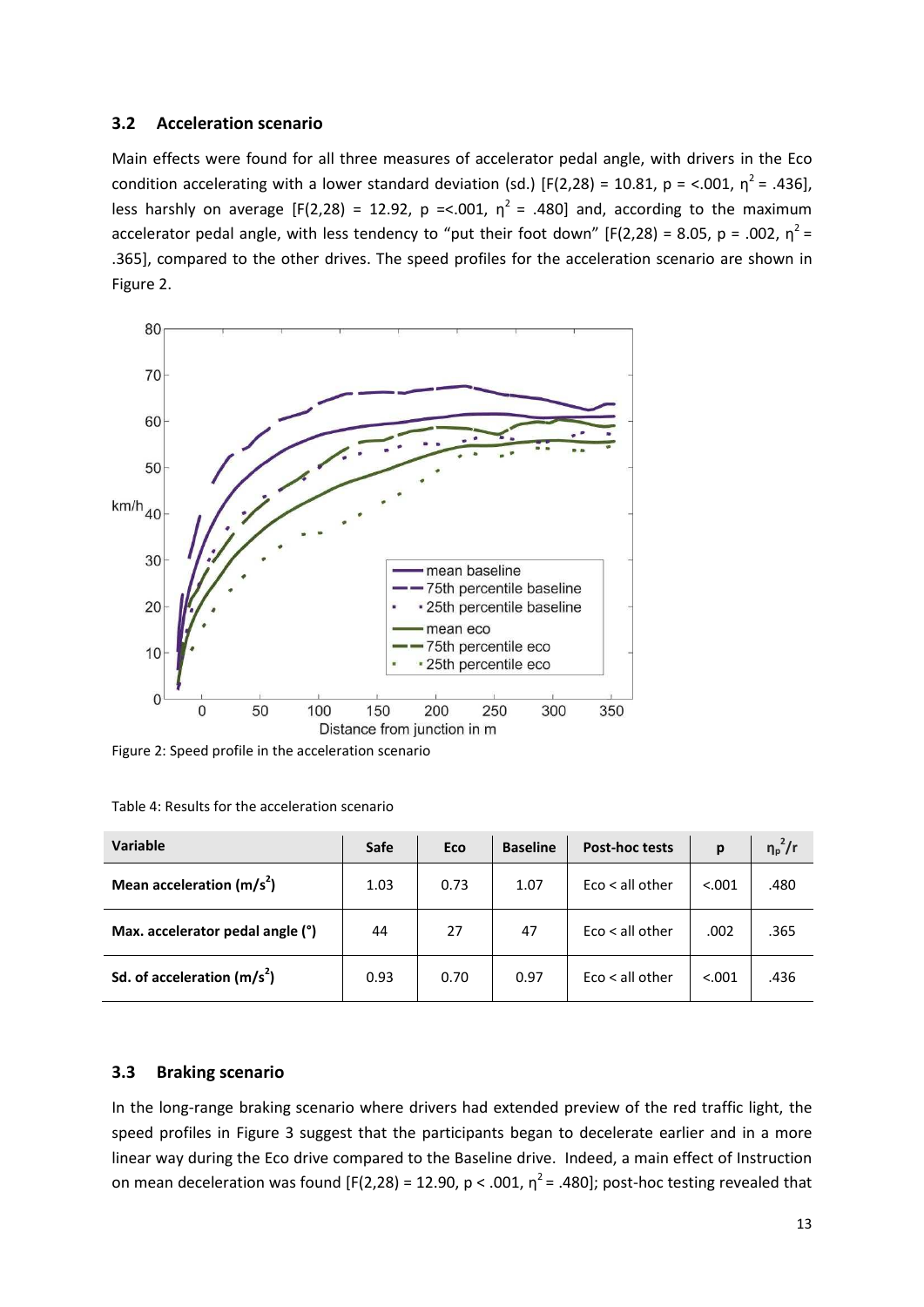it was significantly lower in the eco-drive condition compared to all others, Table 5. Similar results were found for variation in deceleration with drivers instructed to drive fuel-efficiently braking more smoothly than when instructed to drive normally  $[F(1.4,19.6) = 7.67, p = .007, \eta^2 = .354]$ . No significant effects were found for measures relating to activation of the brake pedal (mean speed at braking initiation or maximum brake pressure).



<span id="page-14-0"></span>Figure 3: Speed profile of the long-range braking scenario

| <b>Variable</b>                           | <b>Safe</b> | <b>Eco</b> | <b>Baseline</b> | <b>Post-hoc tests</b> | p             | $\eta_p^2/r$   |
|-------------------------------------------|-------------|------------|-----------------|-----------------------|---------------|----------------|
| Mean deceleration $(m/s^2)$               | $-0.68$     | $-0.56$    | $-0.72$         | $Eco$ < all other     | < 0.001       | .480           |
| Sd. of deceleration $(m/s^2)$             | 0.95        | 0.76       | 1.01            | $ECO <$ Safe          | .007          | .354           |
| Mean speed at braking initiation<br>(m/s) | 10.28       | 8.74       | 9.95            | none                  | .084          | n/a            |
| Max. brake pressure (N)                   | 136         | 108        | 150             | none                  | .150,<br>.072 | $n/a$ ,<br>n/a |

Table 5: Results for the long-range braking scenario

In the short-notice braking scenario the traffic lights switched to red at a time to contact with the traffic lights of 3.5 seconds. During the Eco drive one participant drove through both occurrences of this scenario without stopping. An ANOVA with the deceleration parameters of the other 15 participants indicated neither a difference in mean deceleration nor in maximum brake pressure. These results are summarised in Table 6.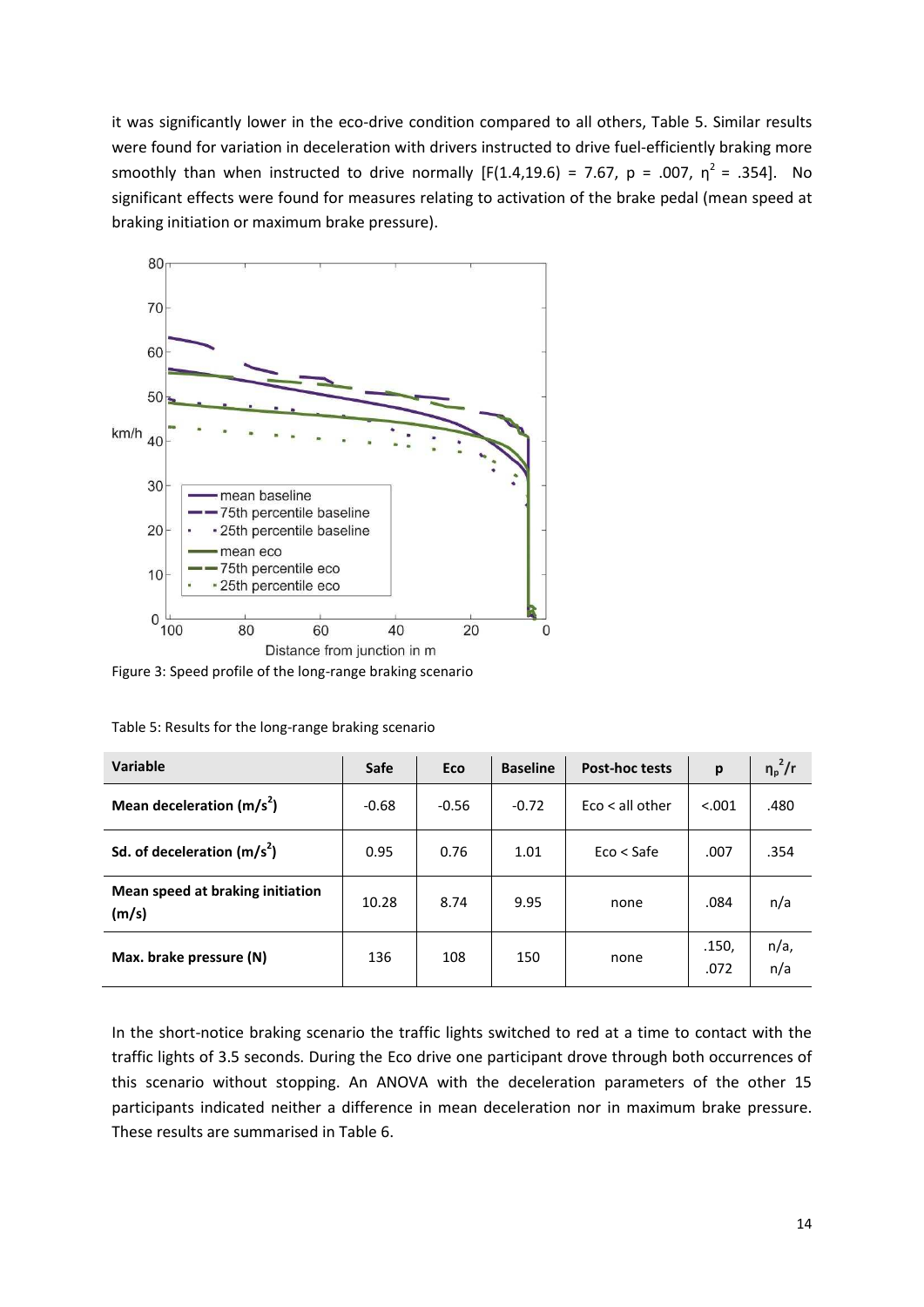Table 6: Results for the short-notice braking scenario

| <b>Variable</b>             | <b>Safe</b> | Eco     | <b>Baseline</b> | <b>Post-hoc tests</b> | p              | $\eta_p^2/r$   |
|-----------------------------|-------------|---------|-----------------|-----------------------|----------------|----------------|
| Mean deceleration $(m/s^2)$ | $-1.49$     | $-1.51$ | $-1.49$         | none                  | .997           | n/a            |
| Max. brake pressure (N)     | 159         | 153     | 163             | none                  | 1.038,<br>.417 | $n/a$ ,<br>n/a |

#### **3.4 Cruising scenario**

<span id="page-15-0"></span>The results for the cruising scenario are summarised in [Table 7.](#page-14-0) There was a significant main effect of Instruction on mean speed [F(2,28) = 22.8, p < .001,  $\eta^2$  = .619]. Post-hoc analysis indicated that for the Eco drive the mean speed was significantly slower than for all other conditions. There was no main effect on the standard deviation of speed. However, there was a main effect of Instruction on the standard deviation of acceleration [F(2,28) = 15.2,  $p < .001$ ,  $n^2 = .521$ ]. Post-hoc comparisons revealed that the acceleration was smoother during eco-driving than in the other drives.

<span id="page-15-1"></span>Table 7: Results for the cruising scenario

| <b>Variable</b>               | <b>Safe</b> | <b>Eco</b> | <b>Baseline</b> | Post-hoc          | p             | $\eta_p^2/r$   |
|-------------------------------|-------------|------------|-----------------|-------------------|---------------|----------------|
| Mean speed $(m/s)$            | 17.5        | 16.6       | 17.9            | $Eco$ < all other | < .001        | .619           |
| Sd. of speed (m/s)            | 1.40        | 1.54       | 1.36            | none              | .402.<br>.189 | $n/a$ ,<br>n/a |
| Sd. of acceleration $(m/s^2)$ | 0.36        | 0.28       | 0.41            | $Eco$ < all other | < .001        | .521           |

#### **3.5 Car following scenario**

<span id="page-15-2"></span>[Figure 4](#page-15-0) shows the distribution of mean time headways, split into bins with the length of 1 second, in the Baseline, Safe and Eco conditions. It can be seen that there is a greater range of headways in the Eco condition, and a main effect of Instruction was found [Eco/Safe:  $Z = -2.637$ ,  $p = .024$ ; Eco/Baseline:  $Z = -3.154$ ,  $p = .006$ , [Table 8.](#page-15-1) The standard deviation of time headway was significantly larger during the Eco drive compared to the Safe and Baseline drives [Eco/Safe: Z = -2.534, p = .033; Eco/Baseline:  $Z = -3.258$ ,  $p = .003$ . However, by limiting the analysed data to headways with a maximum of 6 seconds, which is an approximation for car-following using findings by Vogel [\(2002\)](#page-22-14), the effect diminished. Accelerations were smoothest in the Eco condition  $[F(2,28) = 11.40, p < .001,$  $\eta^2$  = .449], and decelerations were smoother in the Eco than in the Safe condition [Z = -2.430, p = .045]. For the Group performing the Eco before the Safe drive, the decelerations were significantly smoother during the Baseline drive compared to the other Group ( $U = 7.00$ ,  $p = .021$ ).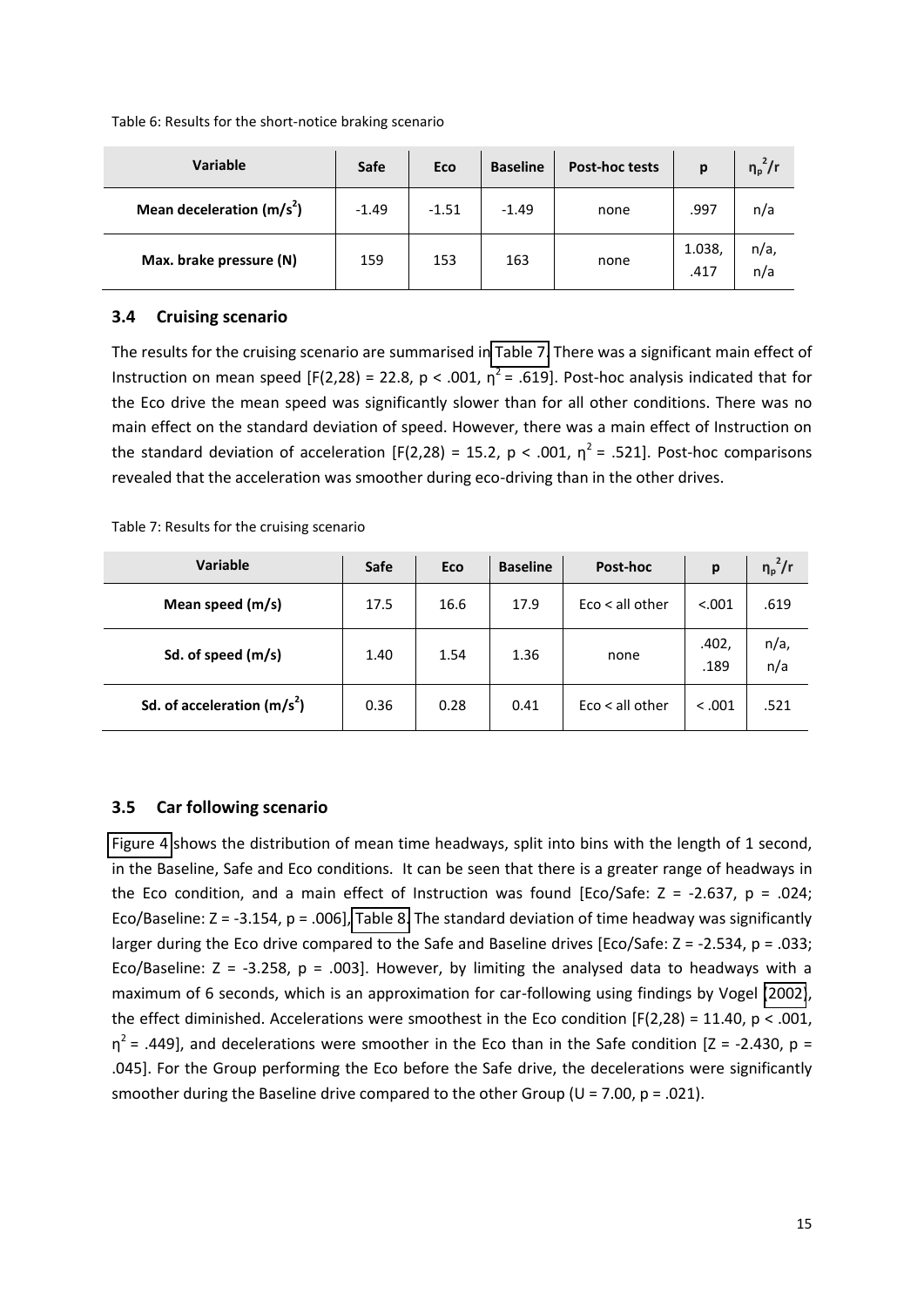

Figure 4: Distribution of the mean time headway for the car-following scenario in the Baseline and Eco drives

| Variable                      | Safe | Eco  | <b>Baseline</b> | Post-hoc tests    | p              | $\eta_p^2/r$          |
|-------------------------------|------|------|-----------------|-------------------|----------------|-----------------------|
| Sd. of speed (m/s)            | 1.29 | 1.22 | 1.30            | none              | 1.314,<br>.363 | $n/a$ ,<br>n/a        |
| Mean headway (s)              | 1.37 | 2.37 | 1.22            | ECO > all other   | .024,<br>.006  | $-1.522,$<br>$-1.821$ |
| Sd. of headway (s)            | 0.67 | 1.89 | 0.73            | ECO > all other   | .033,<br>.003  | $-1.463,$<br>$-1.881$ |
| Sd. of acceleration $(m/s^2)$ | 0.31 | 0.25 | 0.35            | $Eco$ < all other | < 0.001        | .449                  |
| Sd. of deceleration $(m/s^2)$ | .22  | .15  | .21             | $Eco <$ Safe      | .045.<br>.078  | $-1.403,$<br>n/a      |

| Table 8: Results for the car-following scenario |  |
|-------------------------------------------------|--|
|-------------------------------------------------|--|

Analysing cut-in events on the motorway, as shown in [Table 9,](#page-15-2) it was found that the standard deviation of speed was significantly lower during the Eco compared to the Baseline condition [Z = - 2.999,  $p = .009$ ]. Mean time headway was larger during the Eco drive  $[Z = -2.844, p = .012]$ . Further examination of the data revealed that mean time headway when braking was terminated was significantly lower for the Eco drive compared to the other drives [Eco/Safe:  $Z = -2.497$ ,  $p = .039$ ; Eco/Baseline: Z = -2.803, p = .015] and higher for the Group performing the Safe before the Eco drive  $(U = 4.00, p = .012)$ .

Table 9: Results for the cut-in scenario

| <b>Variable</b>    | <b>Safe</b> | Eco  | <b>Baseline</b> | <b>Post-hoc tests</b> | D             | $\eta_p^2/r$         |
|--------------------|-------------|------|-----------------|-----------------------|---------------|----------------------|
| Sd. of speed (m/s) | 1.74        | 1.40 | 2.08            | Eco < Baseline        | .078.<br>.009 | $-1.283$<br>$-1.731$ |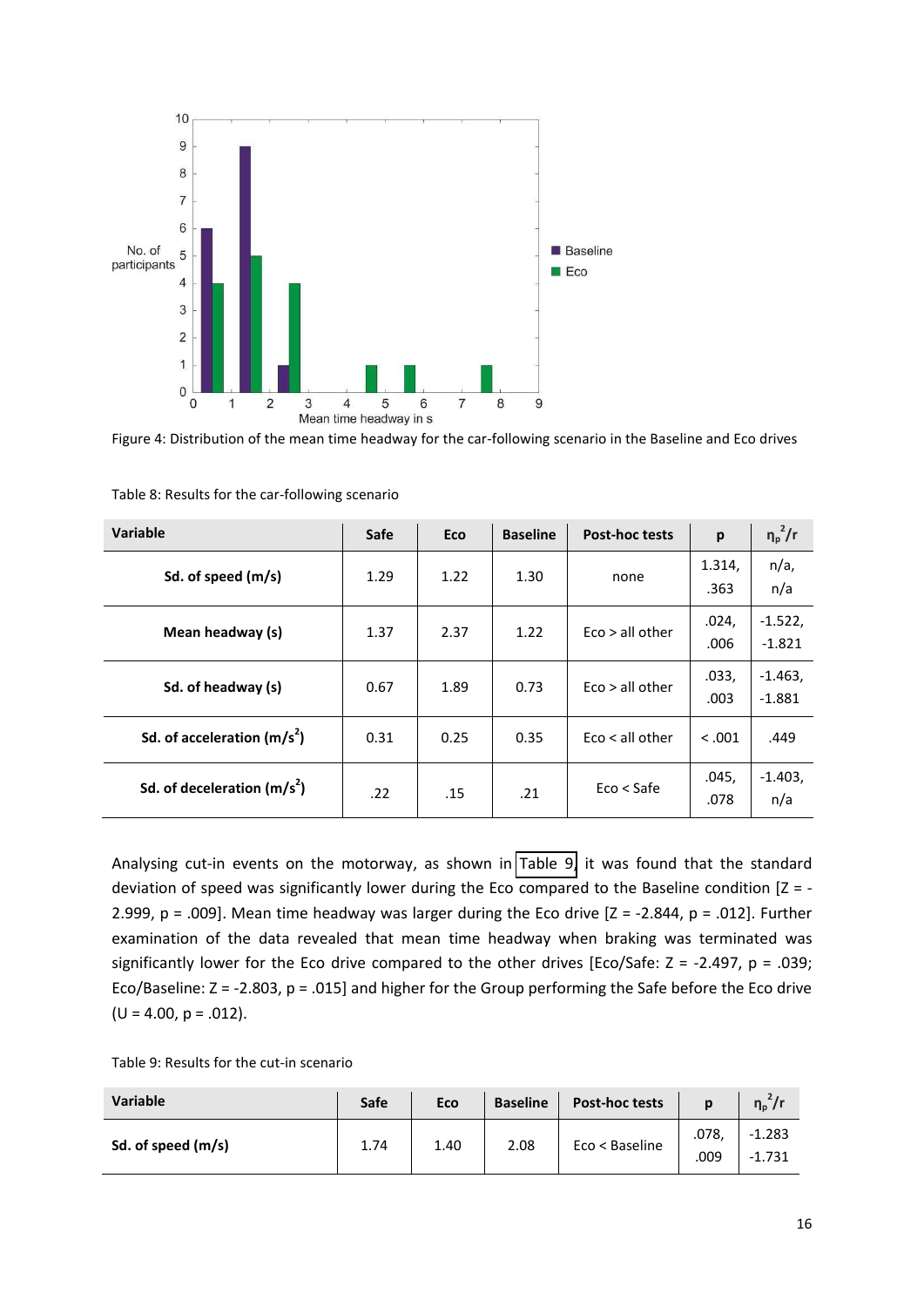| <b>Variable</b>                                   | <b>Safe</b> | <b>Eco</b> | <b>Baseline</b> | <b>Post-hoc tests</b> | p               | $\eta_p^2/r$         |
|---------------------------------------------------|-------------|------------|-----------------|-----------------------|-----------------|----------------------|
| Mean headway (s)                                  | 0.89        | 1.06       | 0.82            | Eco > Baseline        | .132.<br>.012   | $n/a$ ,<br>$-1.642$  |
| Mean speed at braking initiation<br>(m/s)         | 29.5        | 29.1       | 29.6            | none                  | .473            | n/a                  |
| <b>Mean speed at braking</b><br>termination (m/s) | 26.6        | 25.4       | 25.9            | none                  | .701            | n/a                  |
| Mean headway at braking<br>initiation (s)         | 0.93        | 1.71       | 0.79            | none                  | 2.634,<br>1.938 | $n/a$ ,<br>n/a       |
| Mean headway at braking<br>termination (s)        | 0.54        | 0.36       | 0.48            | $Eco$ < all other     | .039.<br>.015   | $-1.442$<br>$-1.618$ |

### **3.6 Verbal recordings**

During detailed coding and subsequent categorisation four relevant categories were established. The category FUEL EFFICIENCY AND ECO DRIVING contains statements about eco-driving, which were counted and regarded in detail. A statistical analysis was conducted with the remaining three categories, ACTION, SAFETY AND VIGILANCE and ENVIRONMENT, as illustrated in [Figure 5](#page-17-0) and listed in [Table 10.](#page-17-1) The order of instructions did not have significant effects on the percentage of the categories in each drive.

FUEL EFFICIENCY AND ECO DRIVING provided clues about the explicit eco-driving know-how on the knowledge- and rule-based levels of Rasmussen's mental model hierarchy [\(Rasmussen, 1983\)](#page-22-5). During the drives and the interviews afterwards people talked about their eco-driving strategies and evaluated their actions accordingly. Most references were made to verbalisations during the Eco condition in the experiment, and the number of references made in the other drives was not sufficient for a statistical analysis. Instead, common strategies were counted. Fourteen of 16 participants said that they tried to avoid large speed fluctuations at traffic lights and 11 when other cars were cutting in front of them on the motorway. Ten said specifically that they try to closely control their speed by keeping their foot steady on the throttle, for example. Eight participants mentioned a longer headway during the motorway part in the Eco drive ("I was leaving more space"). Thirteen drivers wanted to keep a lower speed, but only 3 of them said it during the urban part, where the speed limit was 40 mph ("Tried not to go as fast so I kept it down towards thirty"). Nine drivers said that they wanted to drive slower than the speed limit of 70 mph on the motorway. One participant explained that he had not planned to drive slower during the Eco drive, but his mild acceleration unintentionally resulted in a lower speed. Thirteen drivers mentioned slower acceleration in the urban section ("I shouldn't be using too much gas") and 9 on the motorway. Most participants declared that they wanted to avoid stepping on the brake, 13 at junctions in the urban part of the Eco drive and 14 on the motorway ("Touching the brakes as little as possible").

<span id="page-17-1"></span><span id="page-17-0"></span>The ACTION category includes every statement related to what the participant was doing, either at the moment ("brake a bit") or as a strategy for the drive ("I do really need to stick to the speed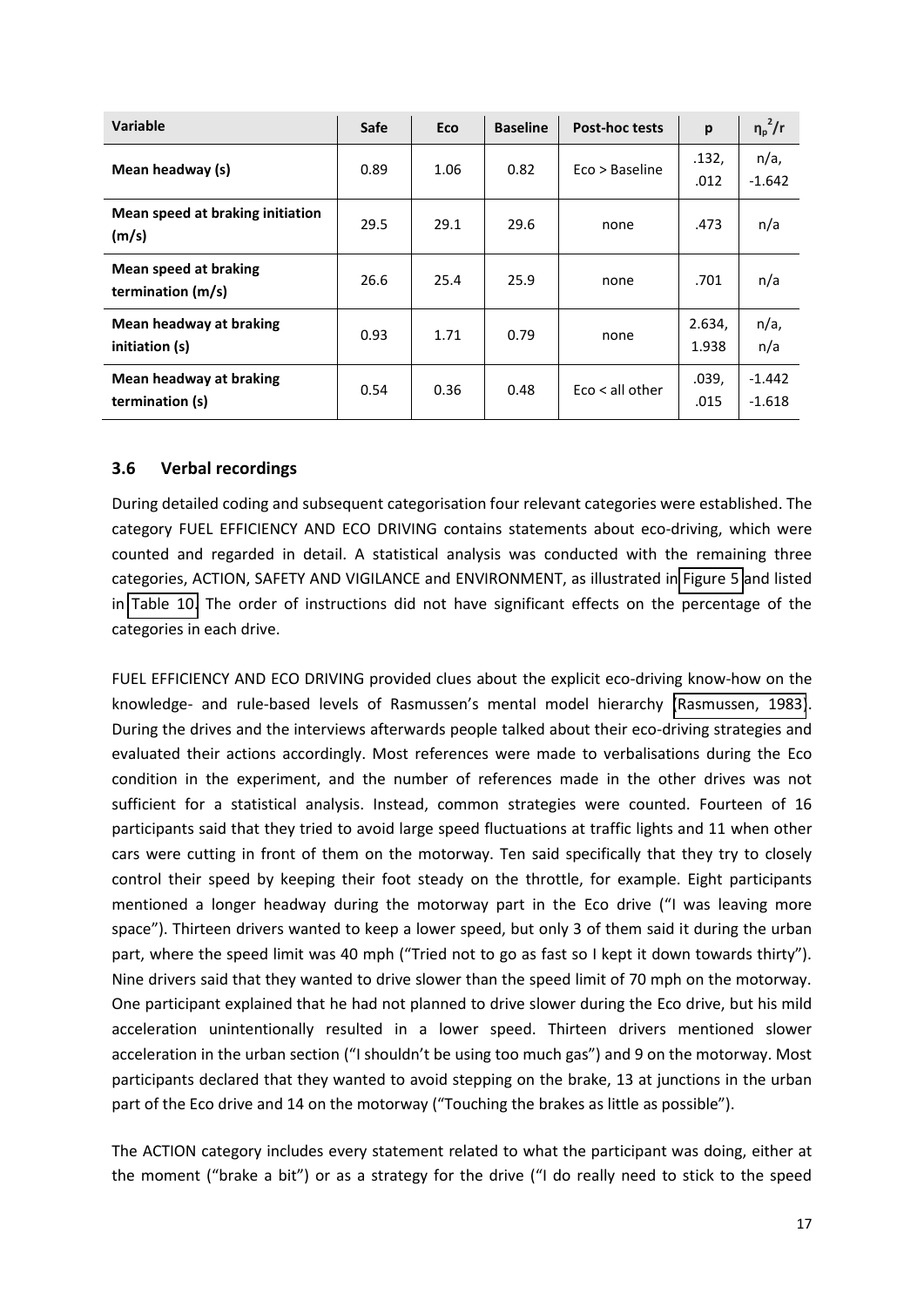limit"). It comprises information about controlling the simulator ("Just getting used to the controls") and decisions for and against actions ("I'm not going to go faster"). A large proportion of this category is about speed maintenance, car following and the selection of speed including increasing and decreasing it. For the percentage of the think aloud protocols coded in ACTION it was found that for the Eco drive the percentage of verbalisations coded in ACTION was significantly higher than for the Safe condition [F(2,26) = 4.03, p = .030,  $\eta^2$  = .237].

The node SAFETY AND VIGILANCE includes statements about the driving environment as well as the driver's focus ("So I keep my eyes eye on them"), anticipation and validation, the location and position of the participant vehicle ("Driving behind the car in front") as well as expressions of surprise. A repeated measures ANOVA indicated that for the Eco drive the percentage of verbalisations coded in SAFETY AND VIGILANCE was significantly lower than for the Safe condition  $[F(2,26) = 4.21, p = .026, \eta^2 = .245].$ 

The ENVIRONMENT category is a subcategory of SAFETY AND VIGILANCE and includes any features in the environment that the drivers mention, for example other road users ("He's just moving along"), the traffic lights, the road, road and landscape features as well as events ("Yellow to red"). To investigate the shares of the ENVIRONMENT category within the think aloud protocols a repeated measures ANOVA clarified that for the Eco drive the percentage of verbalisations coded in ENVIRONMENT was significantly lower than for the other conditions [F(2,26) = 3.74, p = .037,  $\eta^2$  = .223].



| Table 10: Results for the verbal categories |  |
|---------------------------------------------|--|
|---------------------------------------------|--|

| <b>Variable</b>          | Safe | Eco  | <b>Baseline</b> | <b>Post-hoc tests</b> | p    | $\eta_p^2/r$ |
|--------------------------|------|------|-----------------|-----------------------|------|--------------|
| Action (%)               | 27.5 | 35.1 | 25.0            | $Eco >$ Safe          | .030 | .237         |
| Safety and vigilance (%) | 60.4 | 47.2 | 55.9            | Safe > Eco            | .026 | .245         |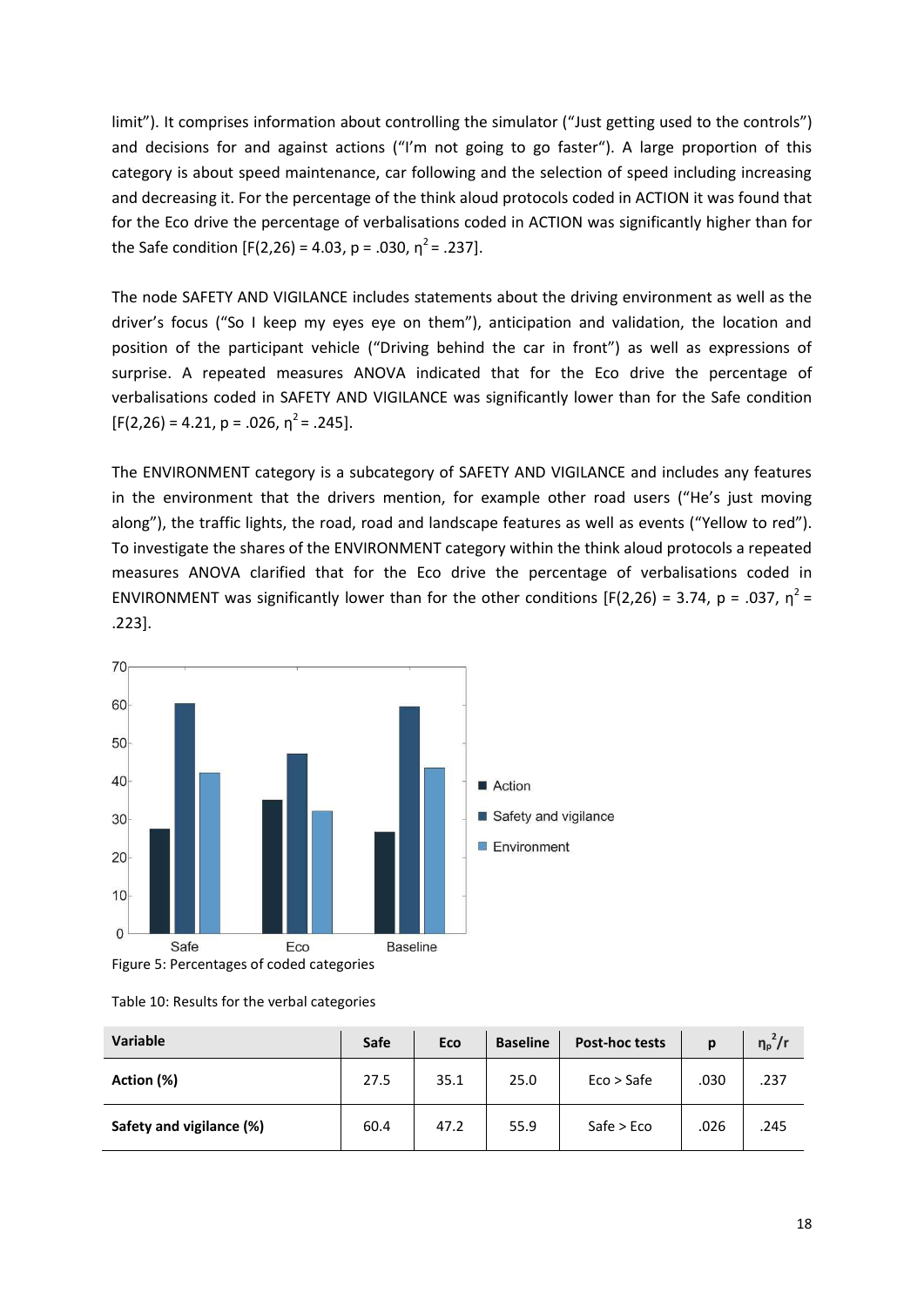| <b>Variable</b> | <b>Safe</b> | Eco  | <b>Baseline</b> | <b>Post-hoc tests</b> |      | $\eta_{\rm p}$ <sup>-</sup> / |
|-----------------|-------------|------|-----------------|-----------------------|------|-------------------------------|
| Environment (%) | 42.2        | 32.2 | 40.8            | Safe > Eco            | .037 | .223                          |

#### **4. Discussion**

It can be ascertained that the participants changed their behaviour when they were asked to ecodrive, which is consistent with previous studies [\(Birrell et al., 2010,](#page-20-8) [van der Voort et al., 2001,](#page-22-3) [Waters](#page-22-15)  [and Laker, 1980\)](#page-22-15). This behaviour was not just different from the normal drives, but also from what they did when asked to drive safely. In fact, for no measure, instructing the participants to drive safely resulted in significant differences to the normal condition. Hence, the behaviour change in the Eco drives cannot solely be explained by an allocation of additional attentional resources to the driving task. The participants applied their eco-driving knowledge and managed to reduce fuel consumption, although the reduction was not significant in the cruising scenario and was relatively low in the motorway sections (only changed by 2.8%).

The speed during cruising and car-following was not kept more constant in the Eco condition, although 10 participants mentioned a steady speed as part of their strategy and lower variations in speed can indeed affect fuel savings positively [\(Nairn and Partners et al., 1994,](#page-21-13) [cited in Haworth and](#page-21-14)  [Symmons, 2001\)](#page-21-14). Drivers can have problems consciously influencing the usually highly automated control of the accelerator pedal [\(Goodrich and Boer, 2003,](#page-21-8) [Rasmussen, 1983\)](#page-22-5) and the sensitive controls of the simulator can add to the lack of behavioural change. A haptic pedal is able to correct speed variations on the skill level with low attentional demand [\(Birrell et al., 2013,](#page-20-9) [Hibberd et al.,](#page-21-15)  [2013\)](#page-21-15). The only exception was the cut-in scenario on the motorway, where the participants managed to keep their speed more constant during the Eco drives compared to the Baseline condition. This could have been made possible by the longer headways in the Eco condition. In this scenario drivers also tended to terminate their braking actions at lower time headways during ecodriving compared to the other conditions. This implies that they braked, but with less effect and accepted lower safety margins during eco-driving in order to retain a steadier speed.

The mean cruising speed during eco-driving was slower than during normal and safe driving, although in the literature it is agreed that slower driving is considered safe [\(Taylor et al., 2000\)](#page-22-16). The time needed to complete the urban part of the Eco drive was 9% longer than the Baseline drive, and this difference was significant. In an experiment by Birrell and Young [\(2011\)](#page-20-10) drivers were reducing their speeds as well, although the tested system did not encourage them to do so. It has been shown that many drivers associate eco-driving with slow driving [\(Harvey et al., 2013,](#page-21-4) [van der Voort et al.,](#page-22-3)  [2001,](#page-22-3) [Waters and Laker, 1980\)](#page-22-15). In fact, efficient speeds range from 60 to 80 km/h [\(Samaras and](#page-22-17)  [Ntziachristos, 1998\)](#page-22-17), which would allow staying at around an urban speed limit of 40 mph (64 km/h) and suggest driving below the motorway speed limit of 70 mph (113 km/h). The speed reduction in the cruising scenario of the urban section implies that drivers overestimate the speed reduction needed for fuel savings, in line with findings by Eriksson and Svenson [\(2012\)](#page-20-11), which can discourage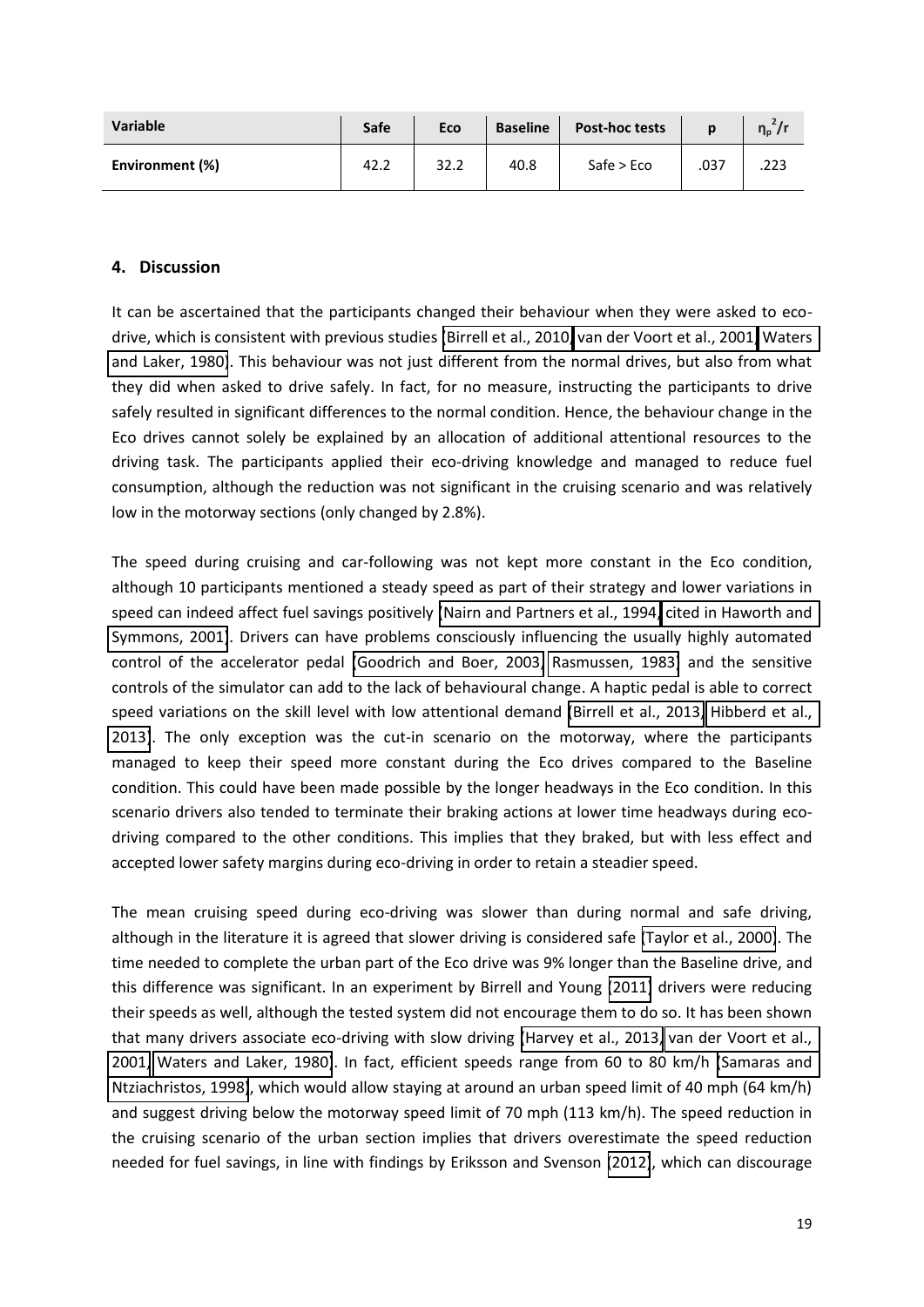them from eco-driving. In several experiments where participants used in-vehicle, eco-driving feedback devices, time losses were either low or not present at all [\(Birrell et al., 2010,](#page-20-8) [Birrell and](#page-20-10)  [Young, 2011,](#page-20-10) [Birrell et al., 2014,](#page-20-5) [van der Voort et al., 2001\)](#page-22-3). However, it has been found that asking people to eco-drive may cause an increased workload which can contribute to a reduction in speed [\(Haigney et al., 2000\)](#page-21-16). This implies that EDSS need to inform drivers of the actual efficient speed as well as time losses. Their guidance may also reduce workload and therefore increase driving safety.

The mean acceleration in the acceleration scenario was lowered during eco-driving and 13 participants said they would do so. It has indeed been found that lower acceleration rates can result in fuel reductions [\(Ericsson, 2001,](#page-20-12) [Waters and Laker, 1980\)](#page-22-15). At the same time, the maximum accelerator pedal angle decreased and the acceleration was less erratic for the Eco drive than for the other drives. In the braking scenario the mean deceleration decreased significantly during the Eco drives and the participants attempted to avoid stopping at the traffic lights, which is an effective way to save fuel [\(Johansson et al., 2003\)](#page-21-17). The lack of behavioural changes at the short-notice braking scenario suggests that in this critical situation participants prioritise safety over eco-driving.

<span id="page-20-3"></span><span id="page-20-2"></span><span id="page-20-0"></span>The results of analysing the verbal data indicate a shift in the focus of the drivers when they attempted to eco-drive, although most significant differences were found between the Eco and the Safe condition. The increased focus on one's own actions and away from unrelated thoughts can denote an increased workload. In fact, Birrell et al. [\(2010\)](#page-20-8) found that asking people to eco-drive without further support can have such an effect. Rasmussen's taxonomy suggests that the drivers brought mental models of the rule- and skill-level that would otherwise not have been considered into consciousness. At the same time the focus was partly taken off the environment and other safety-critical themes, which could mean a safety risk for unassisted eco-driving.

<span id="page-20-10"></span><span id="page-20-8"></span><span id="page-20-6"></span><span id="page-20-5"></span>One limitation of this study is the sensitive nature of the desktop simulator controls. These could have caused the participants to drive in more erratic ways than they would in more realistic vehicles [\(Jamson and Jamson, 2010\)](#page-21-18). The simulator required the model PHEM to approximate fuel consumption with a small number of input variables and therefore possible estimation errors. This study was conducted with a small sample of 16 participants to allow a rich data collection per participant. Its findings have to be validated with a larger sample size and more realistic driving conditions. The mental model approach is focussed on people's cognition and does neither take emotional nor social factors into account. In the context of researching drivers' knowledge and skills, this approach is sufficient, although there is still a need to further understand other factors that influence behaviour. The think aloud protocol was a valuable part of this study and aided to the understanding of eco-driving mental models. The downside of the method is the incompleteness of the verbalisations and in some places a mismatch between what the drivers said they intended to do and the behavioural data.

#### <span id="page-20-12"></span><span id="page-20-9"></span><span id="page-20-7"></span><span id="page-20-4"></span><span id="page-20-1"></span>**5. Summary and conclusions**

<span id="page-20-11"></span>This study has shown that drivers do apply different behaviours when they are asked to eco-drive compared to being asked to drive normally and safely. Drivers were accelerating and braking in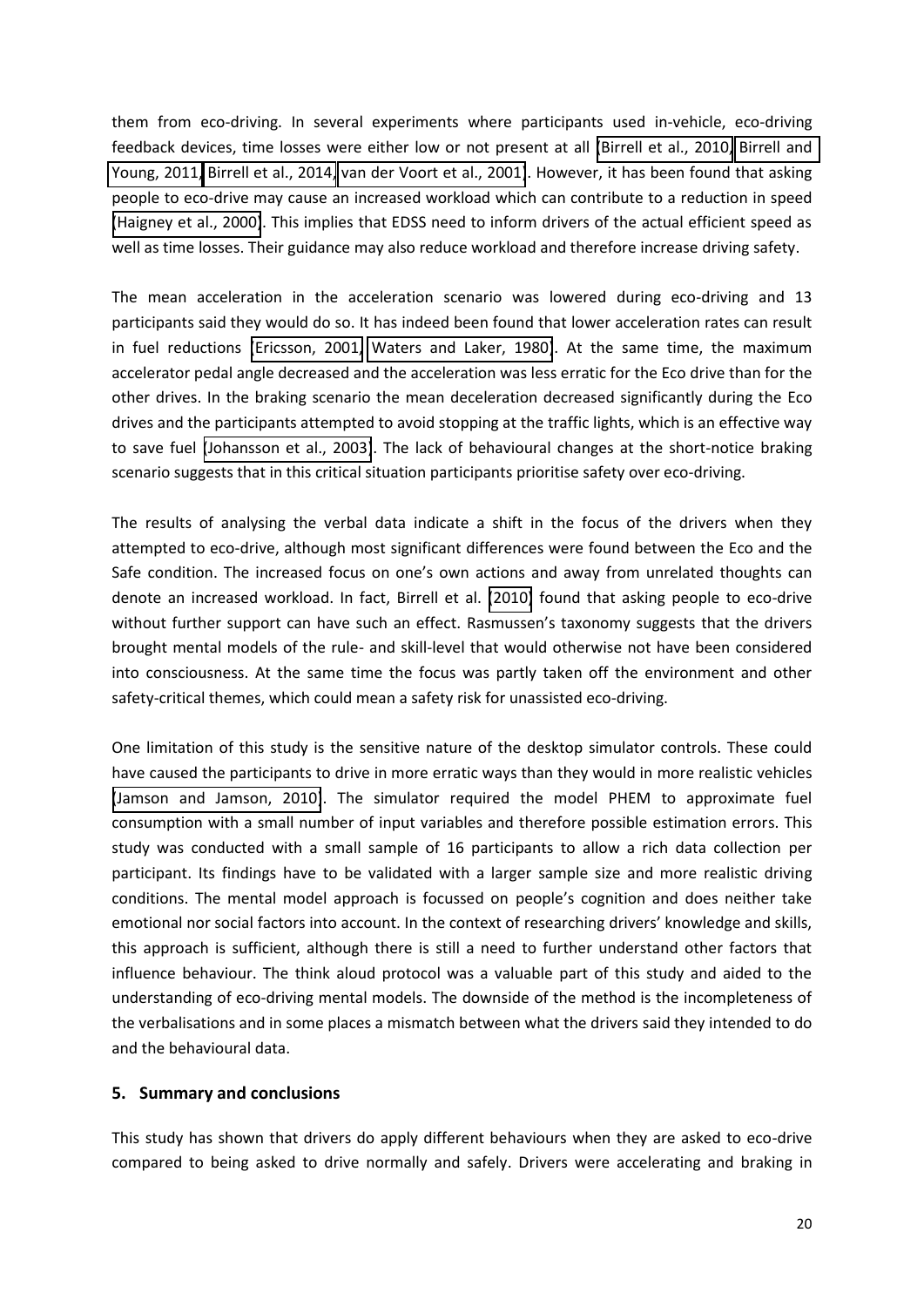<span id="page-21-16"></span><span id="page-21-12"></span><span id="page-21-8"></span><span id="page-21-0"></span>smoother ways as well as driving slower. They were not, however, keeping the cruising and carfollowing speed more constant than in other driving styles. The results suggest that many drivers do have mental models of eco-driving in place, which they usually do not usually use when instructed to drive normally. EDSS can counteract drivers' reluctance in several ways. They can clear misconceptions about costs and benefits by informing drivers of actual efficient speeds and resulting time losses. Imparting eco-driving competence by improving drivers' mental models of the way the system works [\(Kieras and Bovair, 1984\)](#page-21-19) and presenting the positive outcomes of their efforts can further motivate drivers to practise this driving style [\(Harter, 1978,](#page-21-20) [White, 1963\)](#page-22-18). Ultimately, constant reminders are effective in reinforcing behaviour change [\(Seligman et al., 1981\)](#page-22-19). It has to be taken into account that some drivers may prioritise fuel efficiency over safety, which can increase the crash-risk in some instances. Further study is needed to identify these instances. It may be necessary to provide active safety systems that offset the risk, for example by monitoring following distances or reminding drivers of safety. This study was a step towards understanding the cognition of drivers by measuring mental models with behavioural and verbal data. Further studies will be necessary to validate design implications for EDSS.

#### <span id="page-21-20"></span><span id="page-21-15"></span><span id="page-21-14"></span><span id="page-21-9"></span><span id="page-21-4"></span>**References**

Anderson, J. R. 1982. Acquisition of cognitive skill. *Psychological review,* 89**,** 369-406.

- Barkenbus, J. N. 2010. Eco-driving: An overlooked climate change initiative. *Energy Policy,* 38**,** 762- 769.
- <span id="page-21-2"></span>Bellet, T., Bailly, B., Mayenobe, P. & Georgeon, O. 2007. Cognitive Modelling and Computational Simulation of Drivers Mental Activities. *In:* Cacciabue, P. C. (ed.) *Modelling driver behaviour in automotive environments.* Springer London.
- <span id="page-21-18"></span><span id="page-21-17"></span>Beusen, B., Broekx, S., Denys, T., Beckx, C., Degraeuwe, B., Gijsbers, M., Scheepers, K., Govaerts, L., Torfs, R. & Panis, L. I. 2009. Using on-board logging devices to study the longer-term impact of an eco-driving course. *Transportation Research Part D: Transport and Environment,* 14**,** 514-520.
- <span id="page-21-6"></span>Birrell, S. A., Fowkes, M. & Jennings, P. A. 2014. Effect of Using an In-Vehicle Smart Driving Aid on Real-World Driver Performance. *Intelligent Transportation Systems, IEEE Transactions on,* 15**,** 1801-1810.
- <span id="page-21-19"></span>Birrell, S. A. & Young, M. S. 2011. The impact of smart driving aids on driving performance and driver distraction. *Transportation Research Part F: Traffic Psychology and Behaviour,* 14**,** 484-493.
- <span id="page-21-10"></span><span id="page-21-5"></span>Birrell, S. A., Young, M. S. & Weldon, A. M. Delivering smart driving feedback through a haptic pedal. *In:* Martin Anderson FIEHF, E. a. C., ed. Proceedings of the International Conference on Contemporary Ergonomics and Human Factors 2010, 2010 Keele, UK. Taylor & Francis, 431- 439.
- <span id="page-21-3"></span>Birrell, S. A., Young, M. S. & Weldon, A. M. 2013. Vibrotactile pedals: provision of haptic feedback to support economical driving. *Ergonomics,* 56**,** 282-292.
- Charmaz, K. 2006. *Constructing grounded theory: A practical guide through qualitative analysis,*  Thousand Oaks, CA, Sage.
- <span id="page-21-1"></span>Delicado, A. 2012. Environmental education technologies in a social void: the case of 'Greendrive'. *Environmental Education Research,* 18**,** 831-843.
- <span id="page-21-11"></span><span id="page-21-7"></span>Ericsson, E. 2001. Independent driving pattern factors and their influence on fuel-use and exhaust emission factors. *Transportation Research Part D: Transport and Environment,* 6**,** 325-345.
- Ericsson, K. A. & Simon, H. A. 1980. Verbal reports as data. *Psychological review,* 87**,** 215-251.
- <span id="page-21-13"></span>Eriksson, G. & Svenson, O. 2012. Driving faster or slower? *In:* Stanton, N. A. (ed.) *Advances in Human Aspects of Road and Rail Transportation.* Boca Raton, FL: CRC Press.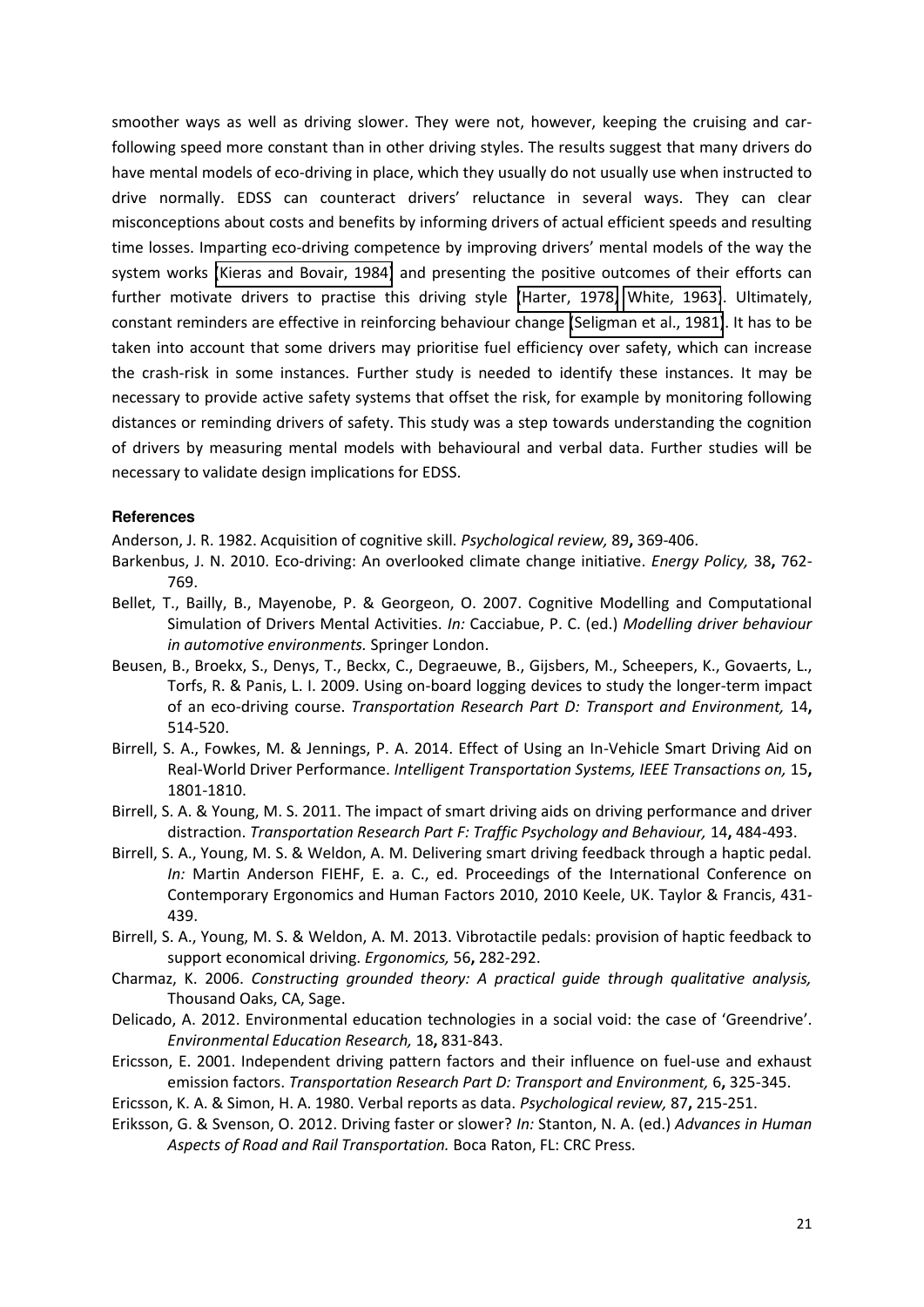- <span id="page-22-2"></span>European Environment Agency 2014. Annual European Union greenhouse gas inventory 1990–2012 and inventory report 2014. *EEA Technical report.* Luxembourg.
- <span id="page-22-8"></span>Goodrich, M. A. & Boer, E. R. 2003. Model-based human-centered task automation: a case study in ACC system design. *Systems, Man and Cybernetics, Part A: Systems and Humans, IEEE Transactions on,* 33**,** 325-336.
- <span id="page-22-5"></span>Greenhouse, S. W. & Geisser, S. 1959. On methods in the analysis of profile data. *Psychometrika,* 24**,** 95-112.
- Haigney, D. E., Taylor, R. G. & Westerman, S. J. 2000. Concurrent mobile (cellular) phone use and driving performance: task demand characteristics and compensatory processes. *Transportation Research Part F: Traffic Psychology and Behaviour,* 3**,** 113-121.
- <span id="page-22-13"></span>Harter, S. 1978. Effectance Motivation Reconsidered. Toward a Developmental Model. *Human Development,* 21**,** 34-64.
- <span id="page-22-12"></span>Harvey, J., Thorpe, N. & Fairchild, R. 2013. Attitudes towards and perceptions of eco-driving and the role of feedback systems. *Ergonomics,* 56**,** 507-521.
- <span id="page-22-17"></span>Haworth, N. & Symmons, M. 2001. The relationship between fuel economy and safety outcomes. Victoria, Australia: Monash University Accident Research Centre.
- Henning, M. J., Georgeon, O., Wynn, T. & Krems, J. F. Modelling driver behaviour in order to infer the intention to change lanes. Proceedings of European Conference on Human Centred Design for Intelligent Transport Systems, 2008. 113.
- <span id="page-22-19"></span><span id="page-22-4"></span>Hibberd, D., Jamson, H., Jamson, S., Pauwelussen, J., Obdeijn, C., Stuiver, A., Hof, T., van der Weerdt, C., Paradies, G., Brignolo, R., Barberi, C., Iviglia, A. & Mazza, M. 2013. D12.2: Multi-modal invehicle and nomadic device eco-driving support for car drivers and truck drivers. *ecoDriver Project.*
- <span id="page-22-11"></span>Hof, T., Conde, L., Garcia, E., Iviglia, A., Jamson, S., Jopson, A., Lai, F., Merat, N., Nyberg, J., Rios, S., Sanchez, D., Schneider, S., Seewald, P., Weerdt, C. v. d., Wijn, R. & Zlocki, A. 2012. D11.1: A state of the art review and user's expectations. *ecoDriver project.*
- <span id="page-22-0"></span>Jamson, S. L. & Jamson, A. H. 2010. The validity of a low-cost simulator for the assessment of the effects of in-vehicle information systems. *Safety Science,* 48**,** 1477-1483.
- <span id="page-22-10"></span>Johansson, H., Gustafsson, P., Henke, M. & Rosengren, M. Impact of EcoDriving on emissions. Transport and Air Pollution. Proceedings from the 12th Symposium, 16-18 June 2003 Avignon.
- <span id="page-22-16"></span>Johnson-Laird, P. N. 1988. *The computer and the mind: An introduction to cognitive science,* Cambridge, Massachusetts, Harvard University Press.
- <span id="page-22-1"></span>Kieras, D. E. & Bovair, S. 1984. The Role of a Mental Model in Learning to Operate a Device. *Cognitive Science,* 8**,** 255-273.
- <span id="page-22-3"></span>Kim, S. Y. & Kim, Y. S. 2012. A Virtual Driving System for Enhancing Efficient Driving Style. *International Journal of Multimedia and Ubiquitous Engineering,* 7**,** 291-296.
- <span id="page-22-7"></span>Man, W., Bie, J. & van Arem, B. User needs in Green ITS: the Result of a Questionnaire Survey on Dutch and Japanese drivers. Proceedings 17th ITS World Congress 2010-10-25 to 2010-10- 29 2010 Busan, South Korea.
- <span id="page-22-14"></span>Martin, E., Chan, N. & Shaheen, S. 2012. How Public Education on Ecodriving Can Reduce Both Fuel Use and Greenhouse Gas Emissions. *Transportation Research Record: Journal of the Transportation Research Board,* 2287**,** 163-173.
- <span id="page-22-9"></span><span id="page-22-6"></span>Mensing, F., Bideaux, E., Trigui, R., Ribet, J. & Jeanneret, B. 2014. Eco-driving: An economic or ecologic driving style? *Transportation Research Part C: Emerging Technologies,* 38**,** 110-121.
- Miles, M. B. & Huberman, A. M. 1994. *Qualitative data analysis,* Thousand Oaks, CA, Sage.
- <span id="page-22-15"></span>Morgan, M. G., Fischhoff, B., Bostrom, A. & Atman, C. J. 2002. *Risk communication: A mental models approach,* Cambridge, UK, Cambridge University Press.
- <span id="page-22-18"></span>Nairn and Partners, Leonie Segal Economic Consultants & Watson 1994. Victorian transport externalities study 3. Strategies for reducing emissions of greenhouse gases and ozone precursors from land-based transport. Melbourne: Report prepared for EPA.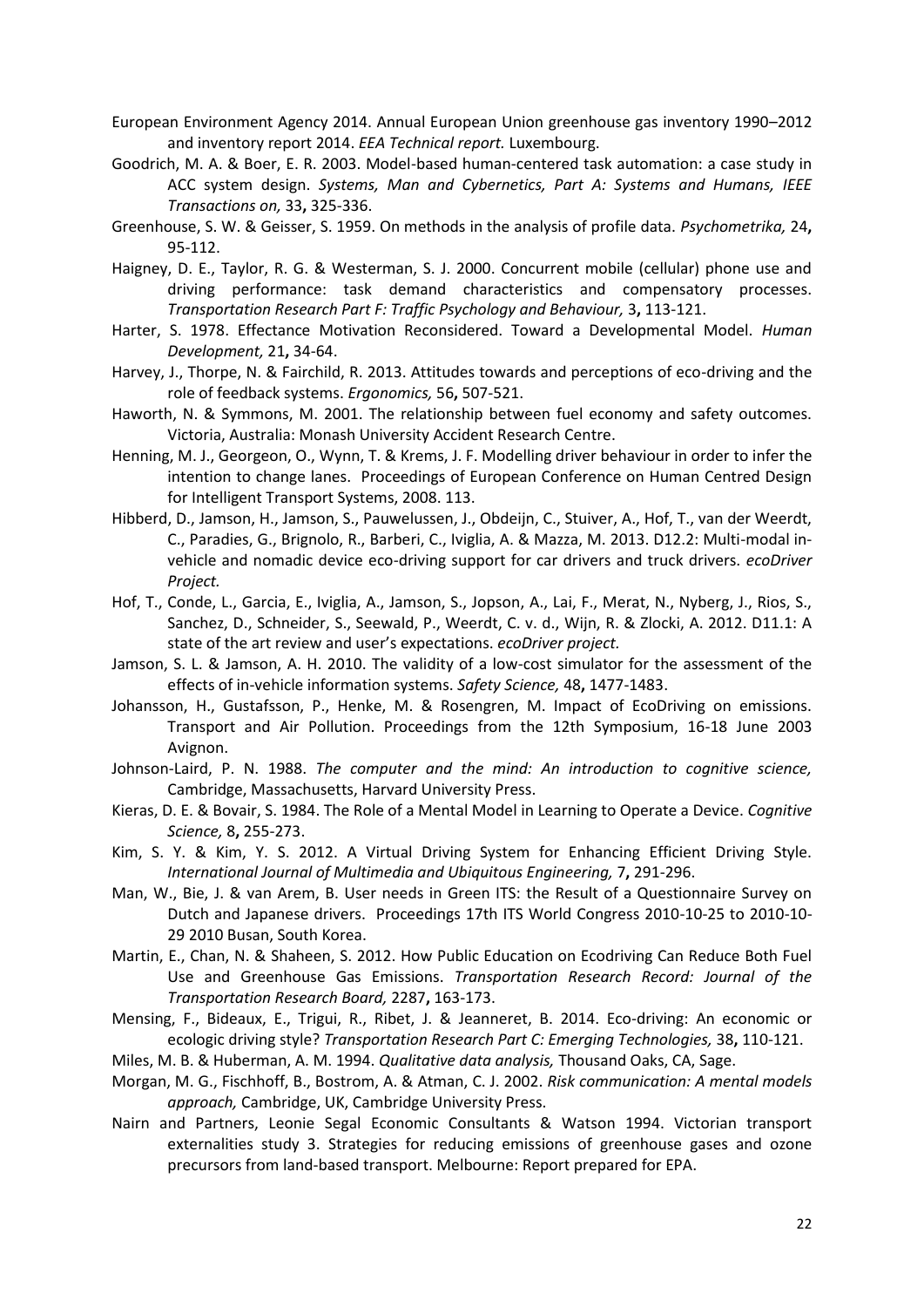- Nouvelière, L., Mammar, S. & Luu, H. T. Energy saving and safe driving assistance system for light vehicles: Experimentation and analysis. Networking, Sensing and Control (ICNSC), 2012 9th IEEE International Conference on, 11-14 April 2012 2012 Beijing. 346-351.
- Nozaki, K., Hiraoka, T., Takada, S., Shiose, T. & Kawakami, H. Effect of active effort in eco-driving support system on proficiency of driving skill. SICE Annual Conference (SICE), 2012 Proceedings of, 20-23 Aug. 2012 2012. 646-651.
- Rasmussen, J. 1983. Skills, rules, and knowledge; signals, signs, and symbols, and other distinctions in human performance models. *Systems, Man and Cybernetics, IEEE Transactions on,* SMC-13**,** 257-266.
- Rexeis, M., Hausberger, S., Riemersma, I., Tartakovsky, L., Zvirin, Y. & Cornelis, E. 2005. Heavy-duty vehicle emissions. *Final report of WP 400.* ARTEMIS (Assessment and Reliability of Transport Emission Models and Inventory Systems); DGTREN Contract 1999-RD.10429.
- Rimini-Döring, M., Keinath, A., Nodari, E., Palma, F., Toffetti, A., Floudas, N., Bekiaris, E., Portouli, V. & Panou, M. 2005. Considerations on Test Scenarios. *AIDE deliverable 2.1.3*
- Samaras, Z. & Ntziachristos, L. 1998. Average hot emission factors for passenger cars and light duty trucks. *Methodologies for estimating air pollutant emissions from transport (MEET) - Deliverable 7.* Thessaloniki, Greece: Lab. of Applied Thermodynamics, Aristotle University of Thessaloniki.
- Schank, R. C. & Abelson, R. P. 1977. *Scripts, plans, goals and understanding: An inquiry into human knowledge structures,* Hillsdale, NJ, Lawrence Erlbaum Associates.
- Seligman, C., Becker, L. J. & Darley, J. M. 1981. Encouraging residential energy conservation through feedback. *In:* Baum, A. & Singer, J. E. (eds.) *Advances in environmental psychology.* Hillsdale, New Jersey: Lawrence Erlbaum Associates.
- Stillwater, T. 2011. Comprehending Consumption: The Behavioral Basis and Implementation of Driver Feedback for Reducing Vehicle Energy Use. Davis, California: Institute of Transportation Studies, University of California, Davis.
- Stillwater, T. & Kurani, K. S. 2013. Drivers discuss ecodriving feedback: Goal setting, framing, and anchoring motivate new behaviors. *Transportation Research Part F: Traffic Psychology and Behaviour,* 19**,** 85-96.
- Tarkiainen, M., Peltola, H., Koskinen, S. & Schirokoff, A. 2014. Trafisafe Feedback for novice drivers. *10th ITS European Congress.* Helsinki, Finland.
- Taylor, M., Lynam, D., Baruya, A. & Britain, G. 2000. *The effects of drivers' speed on the frequency of road accidents*, Transport Research Laboratory Crowthorne.
- Tulusan, J., Staake, T. & Fleisch, E. 2012. Providing eco-driving feedback to corporate car drivers: what impact does a smartphone application have on their fuel efficiency? *Proceedings of the 2012 ACM Conference on Ubiquitous Computing.* Pittsburgh, Pennsylvania: ACM.
- van der Voort, M., Dougherty, M. S. & van Maarseveen, M. 2001. A prototype fuel-efficiency support tool. *Transportation Research Part C: Emerging Technologies,* 9**,** 279-296.
- van Someren, M. W., Barnard, Y. F. & Sandberg, J. A. 1994. *The think aloud method: A practical guide to modelling cognitive processes,* London, Academic Press Limited.
- Vogel, K. 2002. What characterizes a "free vehicle" in an urban area? Transportation Research Part F: *Traffic Psychology and Behaviour,* 5**,** 15-29.
- Vogt, C. & Schaefer, M. 2012. Seeing things differently: Expert and consumer mental models evaluating combined oral contraceptives. *Psychology and Health,* 27**,** 1405-1425.
- Wada, T., Yoshimura, K., Doi, S. I., Youhata, H. & Tomiyama, K. Proposal of an eco-driving assist system adaptive to driver's skill. Intelligent Transportation Systems (ITSC), 2011 14th International IEEE Conference on, 5-7 Oct. 2011 2011 Washington, DC, USA. 1880-1885.
- Waters, M. H. L. & Laker, I. B. 1980. Research on Fuel Conservation for Cars. Crowthorne, England: Transport and Road Research Laboratory.
- White, R. W. 1963. Ego and reality in psychoanalytic theory: A proposal regarding independent ego energies. *Psychological issues,* 3**,** 1-210.